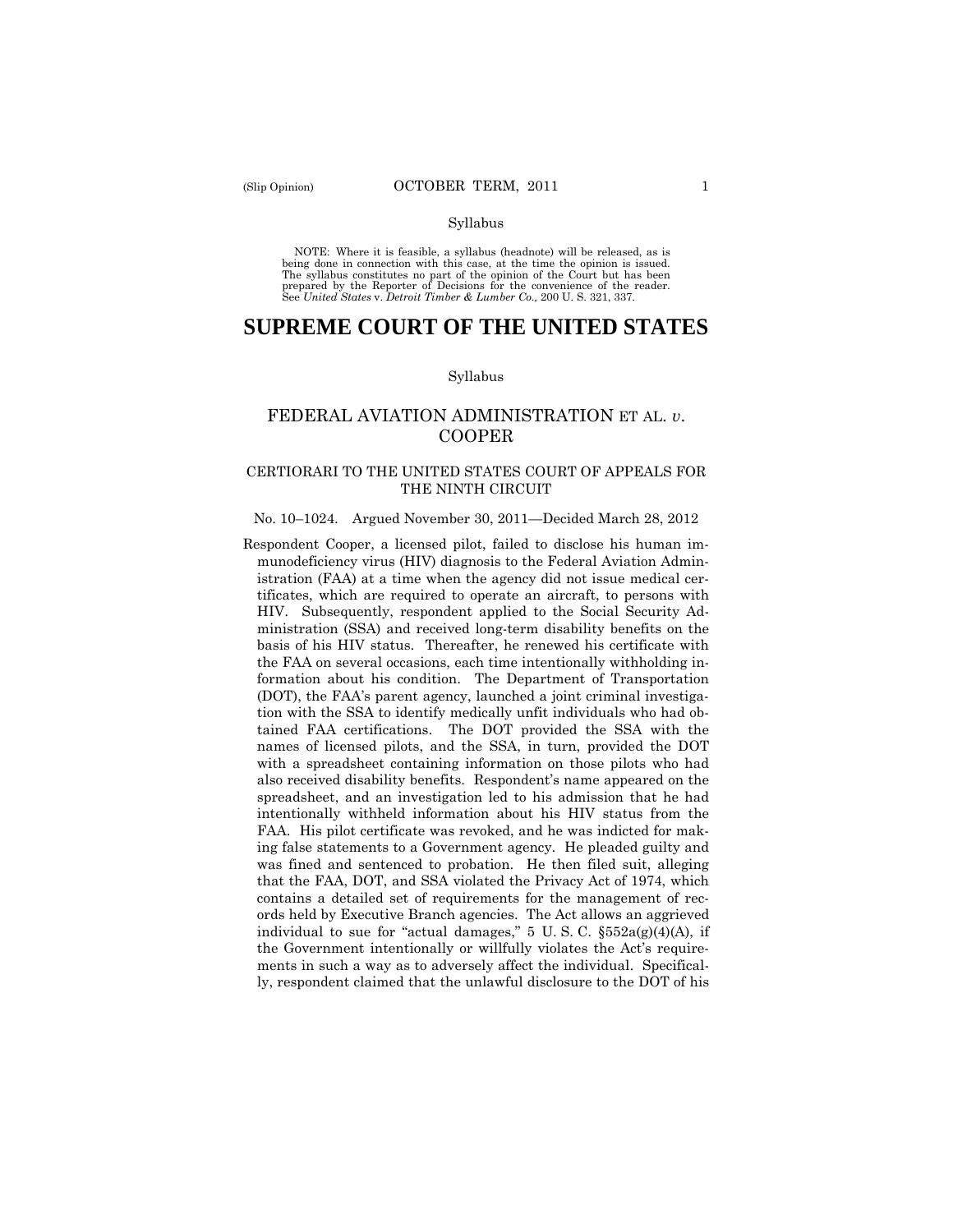#### Syllabus

 recovery of nonpecuniary damages. Reversing the District Court, the confidential medical information had caused him mental and emotional distress. The District Court concluded that the Government had violated the Act. But, finding the term "actual damages" ambiguous, the court relied on the sovereign immunity canon, which provides that sovereign immunity waivers must be strictly construed in the Government's favor, to hold that the Act does not authorize the Ninth Circuit concluded that "actual damages" in the Act is not ambiguous and includes damages for mental and emotional distress.

*Held:* The Privacy Act does not unequivocally authorize damages for mental or emotional distress and therefore does not waive the Government's sovereign immunity from liability for such harms. Pp. 4– 19.

(a) A waiver of sovereign immunity must be unequivocally expressed in statutory text, see *e.g.*, *Lane* v. *Peña*, 518 U. S. 187, 192, and any ambiguities are to be construed in favor of immunity, *United States* v. *Williams*, 514 U. S. 527, 531. Ambiguity exists if there is a plausible interpretation of the statute that would not allow money damages against the Government. *United States* v. *Nordic Village, Inc.*, 503 U. S. 30, 37. Pp. 5–6.

(b) The term "actual damages" in the Privacy Act is a legal term of art, and Congress, when it employs a term of art, " 'presumably knows and adopts the cluster of ideas that were attached to each borrowed word in the body of learning from which it was taken," *Molzof* v. *United States*, 502 U. S. 301, 307. Even as a legal term, the precise meaning of "actual damages" is far from clear. Although the term is sometimes understood to include nonpecuniary harm, it has also been used or construed more narrowly to cover damages for only pecuniary harm. Because of the term's chameleon-like quality, it must be considered in the particular context in which it appears. Pp. 6–9.

(c) The Privacy Act serves interests similar to those protected by defamation and privacy torts. Its remedial provision, under which plaintiffs can recover a minimum award of \$1,000 if they first prove at least some "actual damages," "parallels" the common-law torts of libel *per quod* and slander, under which plaintiffs can recover "general damages" if they first prove "special damages." *Doe* v. *Chao*, 540 U. S. 614, 625. "Special damages" are limited to actual pecuniary loss, which must be specially pleaded and proved. "General damages" cover nonpecuniary loss and need not be pleaded or proved. This parallel suggests the possibility that Congress intended the term "actual damages" to mean "special damages," thus barring Privacy Act victims from any recovery unless they can first show some actual pecuniary harm. That Congress would choose "actual damages" instead of "special damages" is not without precedent, as the terms have oc-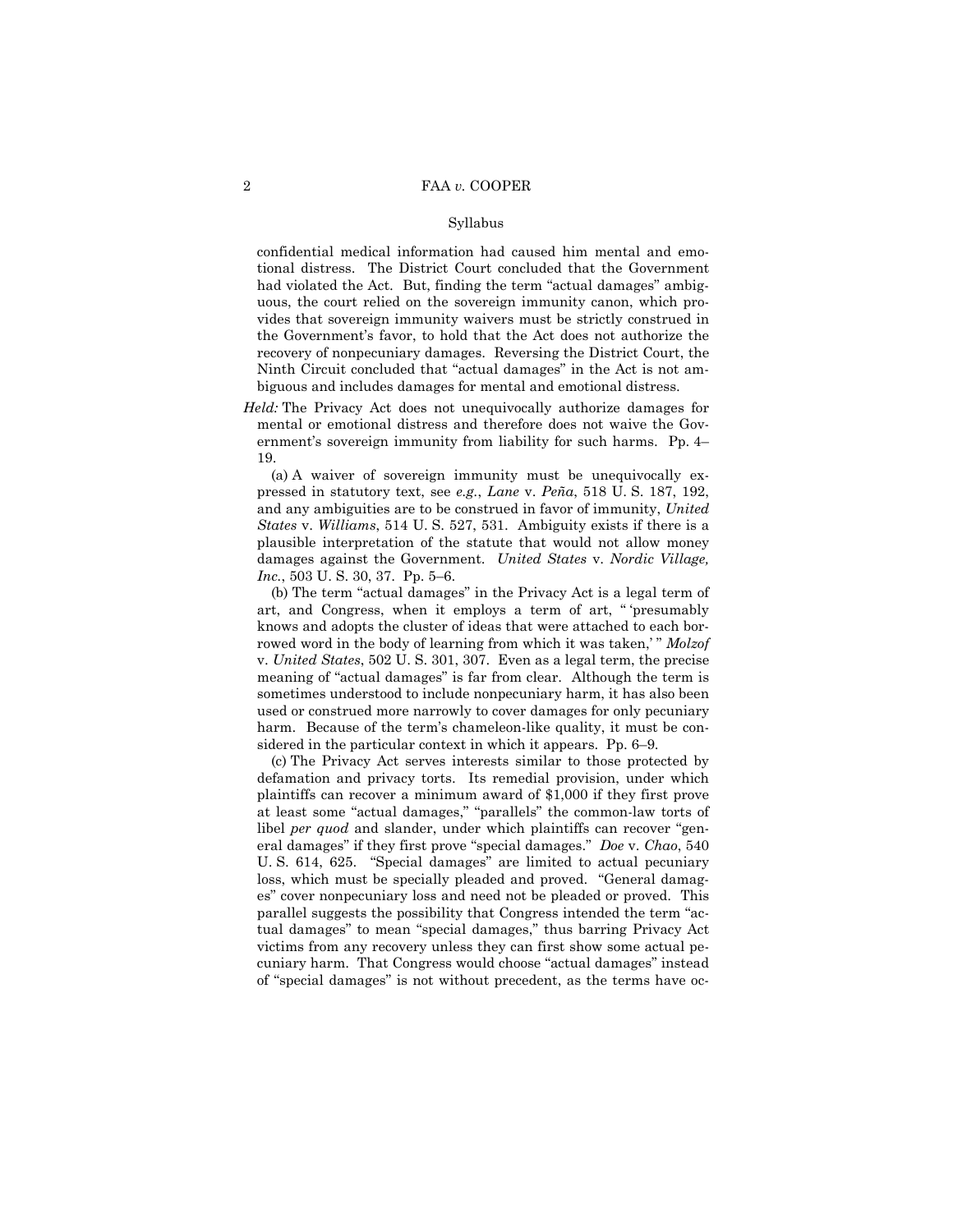#### Syllabus

 recovery for "general damages." In common-law defamation and pricasionally been used interchangeably. Furthermore, any doubt about the plausibility of construing "actual damages" as special damages in the Privacy Act is put to rest by Congress' deliberate refusal to allow vacy cases, special damages is the only category of compensatory damages other than general damages. Because Congress declined to authorize general damages, it is reasonable to infer that Congress intended the term "actual damages" in the Act to mean special damages for proven pecuniary loss. Pp. 9–14.

(d) Although the contrary reading of the Privacy Act accepted by the Ninth Circuit and advanced by respondent is not inconceivable, it is plausible to read the Act as authorizing only damages for economic loss. Because Congress did not speak unequivocally, the Court adopts an interpretation of "actual damages" limited to proven pecuniary harm. To do otherwise would expand the scope of Congress' sovereign immunity waiver beyond what the statutory text clearly requires. P. 14.

(e) Respondent raises several counterarguments: (1) common-law cases often define "actual damages" to mean all compensatory damages; (2) the elimination of "general damages" from the Privacy Act means that there can be no recovery for *presumed* damages, but plaintiffs can still recover for *proven* mental and emotional distress; (3) because some courts have construed "actual damages" in similar statutes to include mental and emotional distress, Congress must have intended "actual damages" in the Act to include mental and emotional distress as well; and (4) precluding nonpecuniary damages would lead to absurd results, thereby frustrating the Act's remedial purpose. None of these arguments overcomes the sovereign immunity canon. Pp. 14–19.

622 F. 3d 1016, reversed and remanded.

ALITO, J., delivered the opinion of the Court, in which ROBERTS, C. J., and SCALIA, KENNEDY, and THOMAS, JJ., joined. SOTOMAYOR, J., filed a dissenting opinion, in which GINSBURG and BREYER, JJ., joined. KAGAN, J., took no part in the consideration or decision of the case.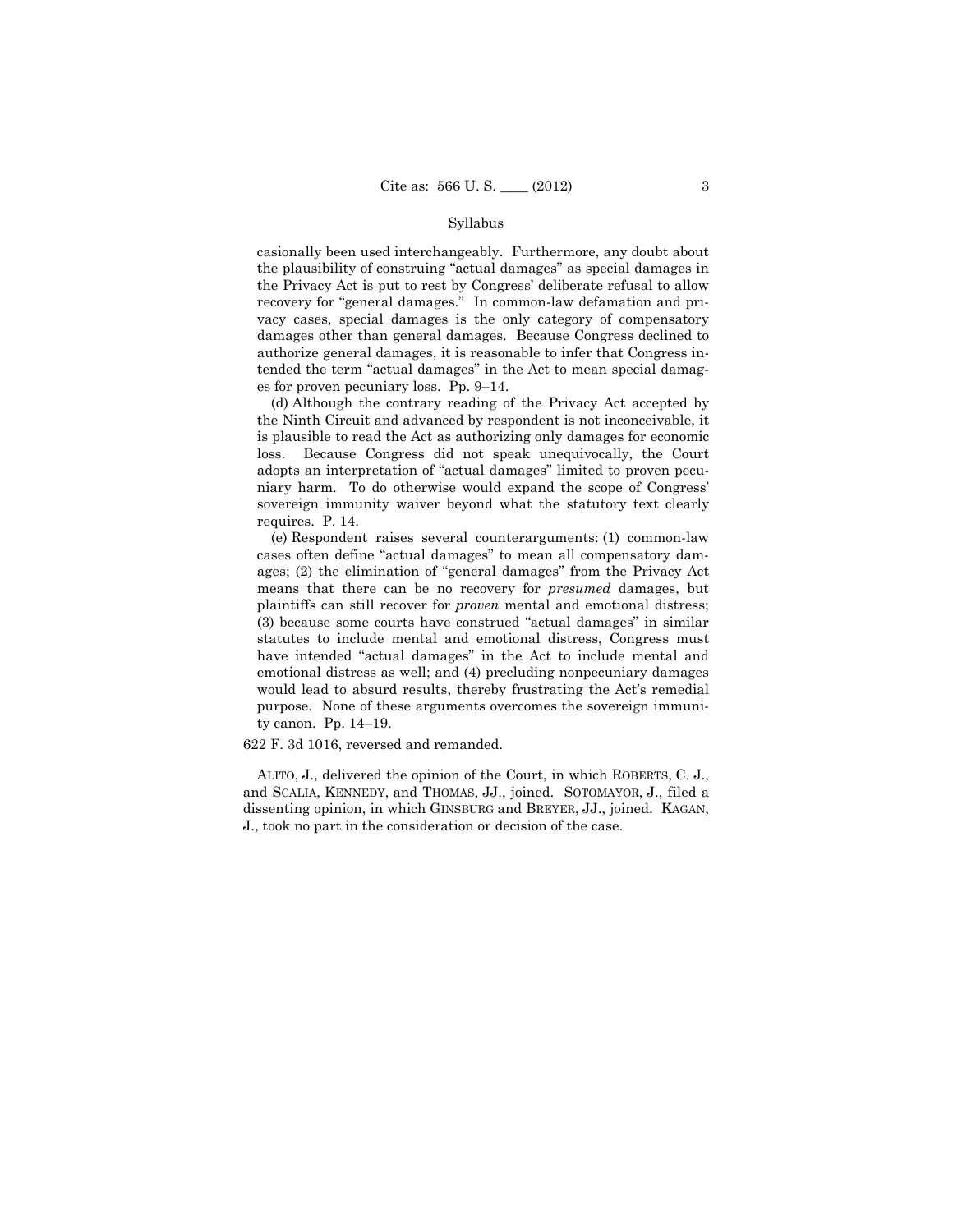preliminary print of the United States Reports. Readers are requested to notify the Reporter of Decisions, Supreme Court of the United States, Wash- ington, D. C. 20543, of any typographical or other formal errors, in order that corrections may be made before the preliminary print goes to press. NOTICE: This opinion is subject to formal revision before publication in the

# $\frac{1}{2}$  ,  $\frac{1}{2}$  ,  $\frac{1}{2}$  ,  $\frac{1}{2}$  ,  $\frac{1}{2}$  ,  $\frac{1}{2}$  ,  $\frac{1}{2}$ **SUPREME COURT OF THE UNITED STATES**

### $\frac{1}{2}$  ,  $\frac{1}{2}$  ,  $\frac{1}{2}$  ,  $\frac{1}{2}$  ,  $\frac{1}{2}$  ,  $\frac{1}{2}$ No. 10–1024

# FEDERAL AVIATION ADMINISTRATION, ET AL., PETITIONERS *v.* STANMORE CAWTHON COOPER

# ON WRIT OF CERTIORARI TO THE UNITED STATES COURT OF APPEALS FOR THE NINTH CIRCUIT

# [March 28, 2012]

# JUSTICE ALITO delivered the opinion of the Court.

The Privacy Act of 1974, codified in part at 5 U. S. C. §552a, contains a comprehensive and detailed set of requirements for the management of confidential records held by Executive Branch agencies. If an agency fails to comply with those requirements "in such a way as to have an adverse effect on an individual," the Act authorizes the individual to bring a civil action against the agency.  $§552a(g)(1)(D)$ . For violations found to be "intentional or willful," the United States is liable for "actual damages."  $\delta 52a(g)(4)(A)$ . In this case, we must decide whether the term "actual damages," as used in the Privacy Act, includes damages for mental or emotional distress. We hold that it does not.

I

The Federal Aviation Administration (FAA) requires pilots to obtain a pilot certificate and medical certificate as a precondition for operating an aircraft. 14 CFR §§61.3(a), (c) (2011). Pilots must periodically renew their medical certificates to ensure compliance with FAA medical stand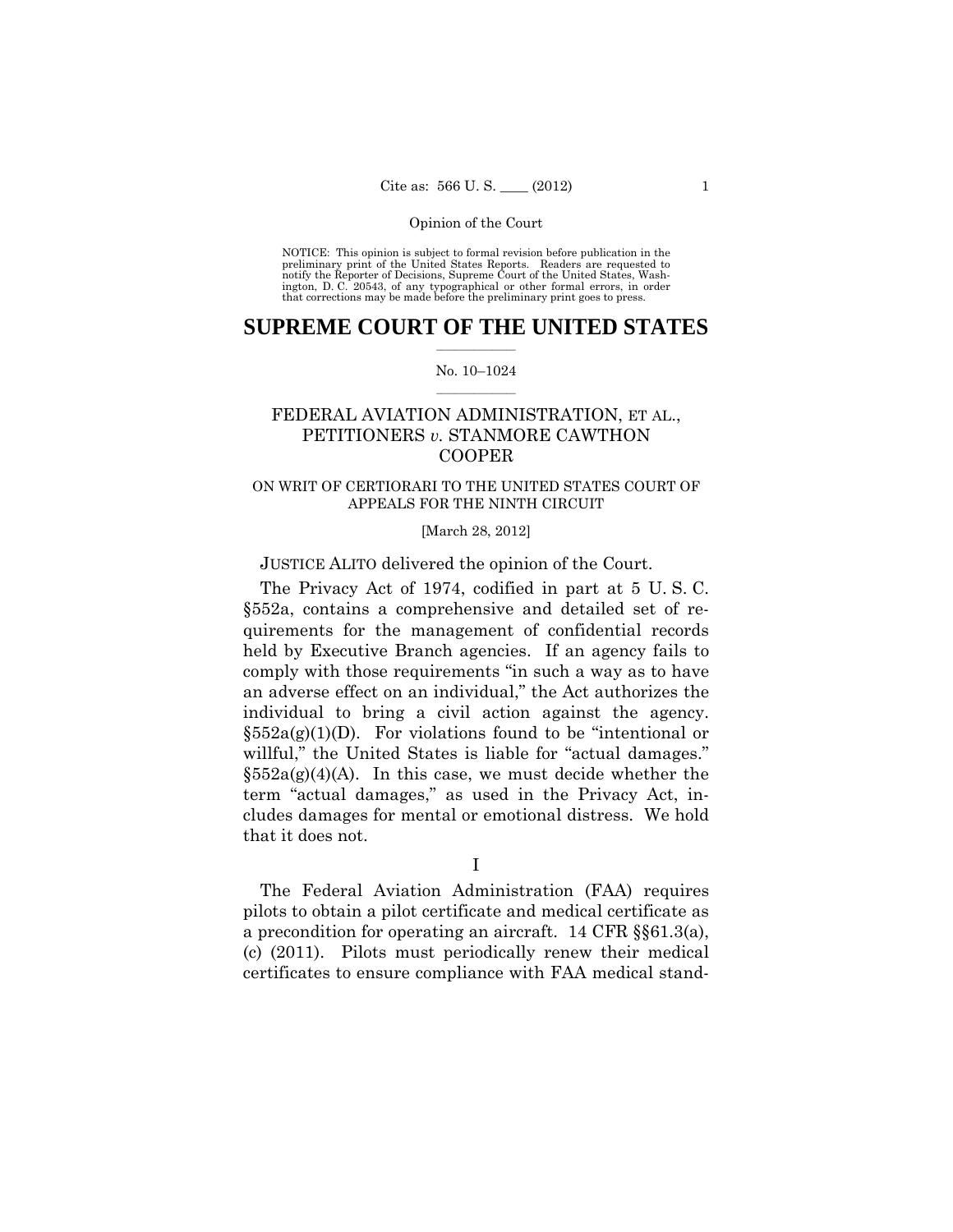#### Opinion of the Court

ards. See §61.23(d). When applying for renewal, pilots must disclose any illnesses, disabilities, or surgeries they have had, and they must identify any medications they are taking. See 14 CFR pt. 67.

 Respondent Stanmore Cooper has been a private pilot since 1964. In 1985, he was diagnosed with a human immunodeficiency virus (HIV) infection and began taking antiretroviral medication. At that time, the FAA did not issue medical certificates to persons with respondent's condition. Knowing that he would not qualify for renewal of his medical certificate, respondent initially grounded himself and chose not to apply. In 1994, however, he applied for and received a medical certificate, but he did so without disclosing his HIV status or his medication. He renewed his certificate in 1998, 2000, 2002, and 2004, each time intentionally withholding information about his condition.

When respondent's health deteriorated in 1995, he applied for long-term disability benefits under Title II of the Social Security Act, 42 U. S. C. §401 *et seq.* To substantiate his claim, he disclosed his HIV status to the Social Security Administration (SSA), which awarded him benefits for the year from August 1995 to August 1996.

In 2002, the Department of Transportation (DOT), the FAA's parent agency, launched a joint criminal investigation with the SSA, known as "Operation Safe Pilot," to identify medically unfit individuals who had obtained FAA certifications to fly. The DOT gave the SSA a list of names and other identifying information of 45,000 licensed pilots in northern California. The SSA then compared the list with its own records of benefit recipients and compiled a spreadsheet, which it gave to the DOT.

The spreadsheet revealed that respondent had a current medical certificate but had also received disability benefits. After reviewing respondent's FAA medical file and his SSA disability file, FAA flight surgeons determined in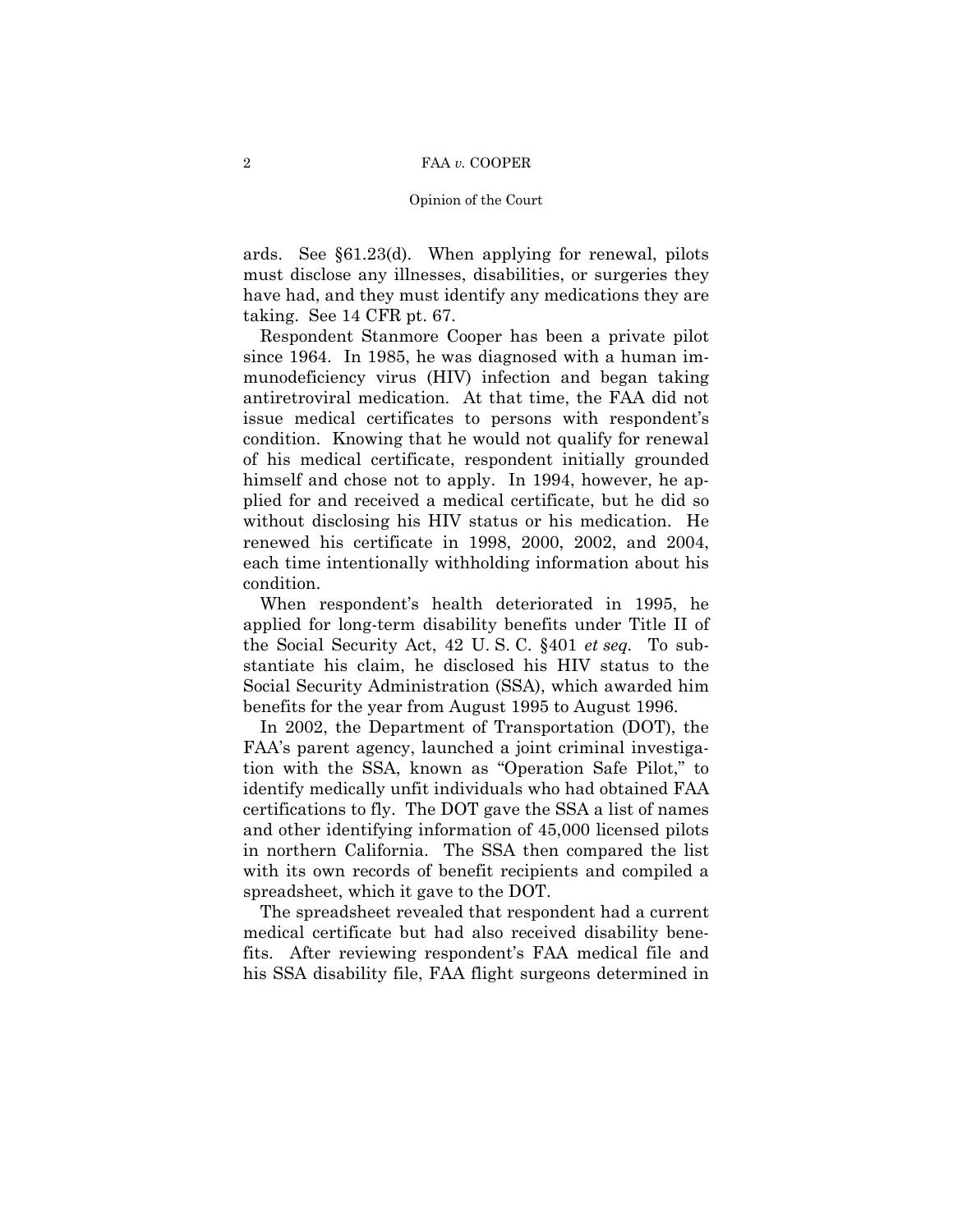2005 that the FAA would not have issued a medical certificate to respondent had it known his true medical condition.

 false official writing, in violation of §1018. He was sen-When investigators confronted respondent with what had been discovered, he admitted that he had intentionally withheld from the FAA information about his HIV status and other relevant medical information. Because of these fraudulent omissions, the FAA revoked respondent's pilot certificate, and he was indicted on three counts of making false statements to a Government agency, in violation of 18 U. S. C. §1001. Respondent ultimately pleaded guilty to one count of making and delivering a tenced to two years of probation and fined \$1,000.1

Claiming that the FAA, DOT, and SSA (hereinafter Government) violated the Privacy Act by sharing his records with one another, respondent filed suit in the United States District Court for the Northern District of California. He alleged that the unlawful disclosure to the DOT of his confidential medical information, including his HIV status, had caused him "humiliation, embarrassment, mental anguish, fear of social ostracism, and other severe emotional distress." App. to Pet. for Cert. 120a. Notably, he did not allege any pecuniary or economic loss.

The District Court granted summary judgment against respondent. 816 F. Supp. 2d 778, 781 (2008). The court concluded that the Government had violated the Privacy Act and that there was a triable issue of fact as to whether the violation was intentional or willful.2 But the court

<sup>1</sup>Respondent eventually applied for recertification as a pilot. After reviewing respondent's medical records, including information about his HIV diagnosis and treatment, the FAA reissued his pilot certificate and medical certificate. Brief for Respondent 5, n. 1. 2With certain exceptions, it is unlawful for an agency to disclose a

record to another agency without the written consent of the person to whom the record pertains. 5 U.S.C.  $\S 552a(b)$ . One exception to this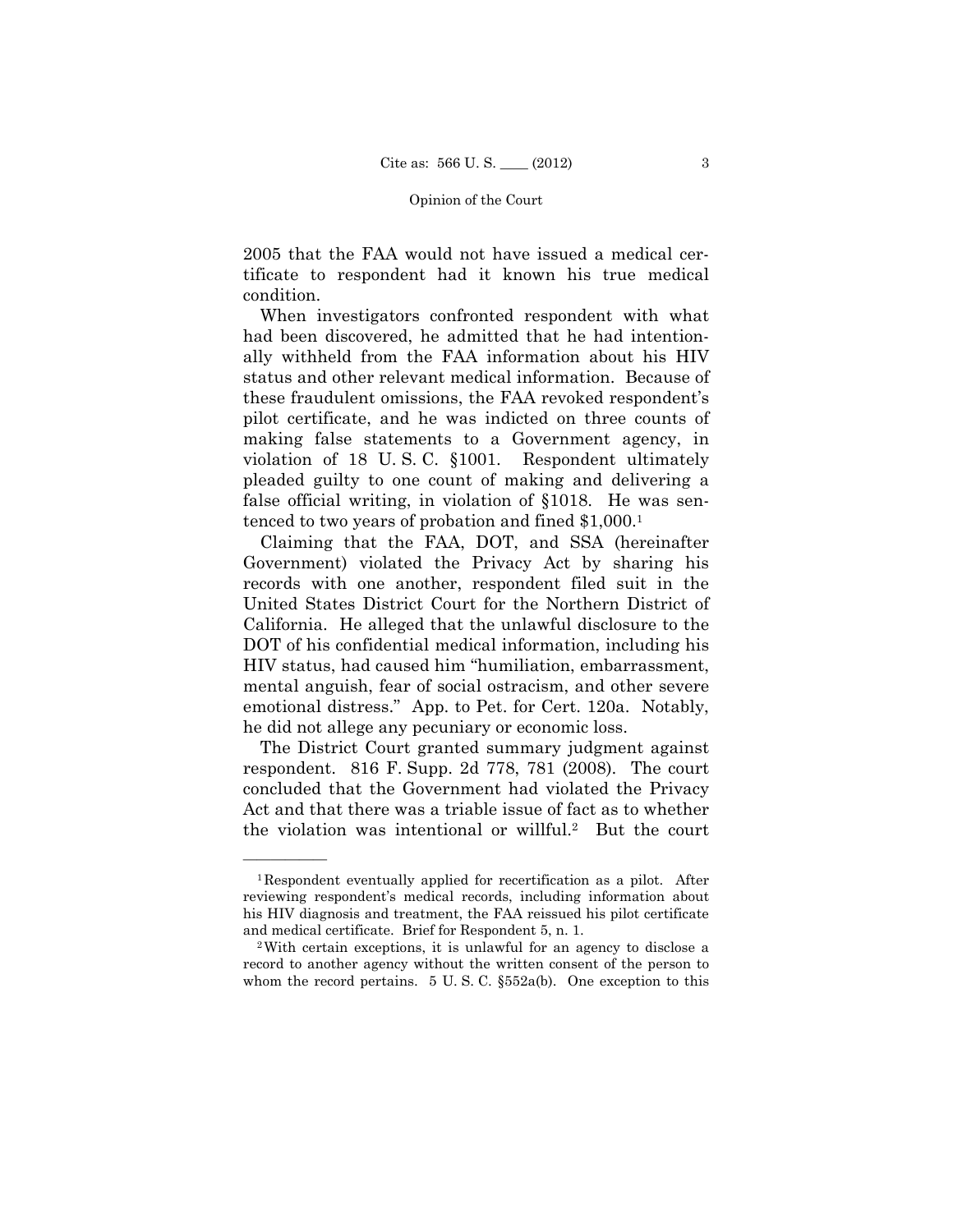### Opinion of the Court

held that respondent could not recover damages because he alleged only mental and emotional harm, not economic loss. Finding that the term "actual damages" is "facially ambiguous," *id.,* at 791, and relying on the sovereign immunity canon, which provides that waivers of sovereign immunity must be strictly construed in favor of the Government, the court concluded that the Act does not authorize the recovery of damages from the Government for nonpecuniary mental or emotional harm.

The United States Court of Appeals for the Ninth Circuit reversed and remanded. 622 F. 3d 1016, 1024 (2010). The court acknowledged that the term "actual damages" is a "'chameleon'" in that "its meaning changes with the specific statute in which it is found." *Id.,* at 1029. But the court nevertheless held that, as used in the Privacy Act, the term includes damages for mental and emotional distress. Looking to what it described as "[i]ntrinsic" and "[e]xtrinsic" sources, *id.,* at 1028, 1031, the court concluded that the meaning of "actual damages" in the Privacy Act is not ambiguous and that "a construction that limits recovery to pecuniary loss" is not "plausible," *id.,* at 1034.

The Government petitioned for rehearing or rehearing en banc, but a divided court denied the petition. *Id.,* at 1019. The Government then petitioned for certiorari, and we granted review.  $564$  U. S.  $\_\_$  (2011).

II

Because respondent seeks to recover monetary compensation from the Government for mental and emotional harm, we must decide whether the civil remedies provi

nondisclosure requirement applies when the head of an agency makes a written request for law enforcement purposes to the agency that maintains the record. See  $\S 552a(b)(7)$ . The agencies in this case could easily have shared respondent's medical records pursuant to the procedures prescribed by the Privacy Act, but the District Court concluded that they failed to do so.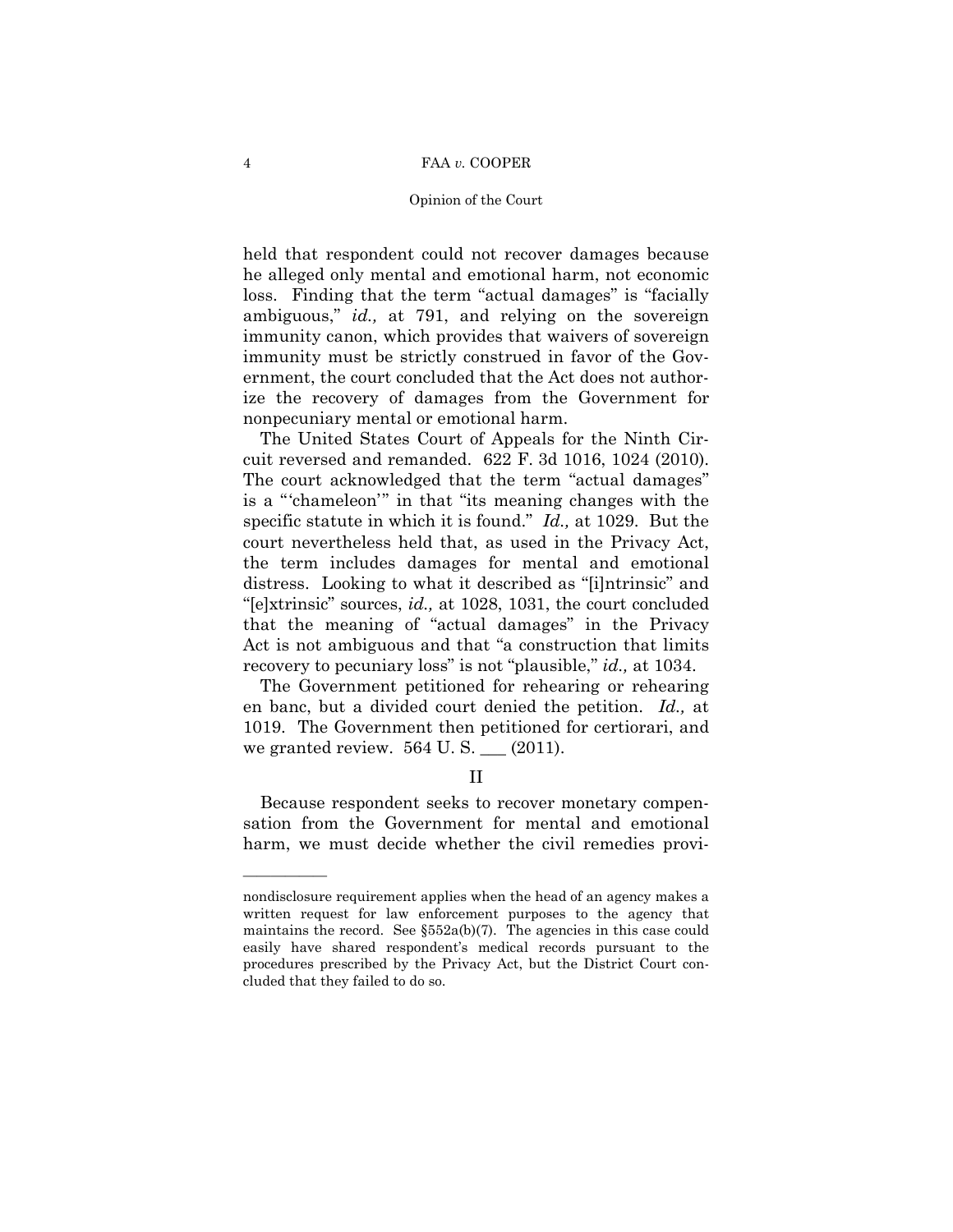sion of the Privacy Act waives the Government's sovereign immunity with respect to such a recovery.

# A

We have said on many occasions that a waiver of sovereign immunity must be "unequivocally expressed" in statutory text. See, *e.g., Lane* v. *Peña*, 518 U. S. 187, 192 (1996); *United States* v. *Nordic Village, Inc.*, 503 U. S. 30, 33 (1992); *Irwin* v. *Department of Veterans Affairs*, 498 U. S. 89, 95 (1990). Legislative history cannot supply a waiver that is not clearly evident from the language of the statute. *Lane*, *supra*, at 192. Any ambiguities in the statutory language are to be construed in favor of immunity, *United States* v. *Williams*, 514 U. S. 527, 531 (1995), so that the Government's consent to be sued is never enlarged beyond what a fair reading of the text requires, *Ruckelshaus* v. *Sierra Club*, 463 U. S. 680, 685–686 (1983) (citing *Eastern Transp. Co.* v. *United States*, 272 U. S. 675, 686 (1927)). Ambiguity exists if there is a plausible interpretation of the statute that would not authorize money damages against the Government. *Nordic Village*, *supra*, at 34, 37.

The question that confronts us here is not whether Congress has consented to be sued for damages under the Privacy Act. That much is clear from the statute, which expressly authorizes recovery from the Government for "actual damages." Rather, the question at issue concerns the *scope* of that waiver. For the same reason that we refuse to enforce a waiver that is not unambiguously expressed in the statute, we also construe any ambiguities in the scope of a waiver in favor of the sovereign. *Lane*, *supra*, at 192.

Although this canon of interpretation requires an unmistakable statutory expression of congressional intent to waive the Government's immunity, Congress need not state its intent in any particular way. We have never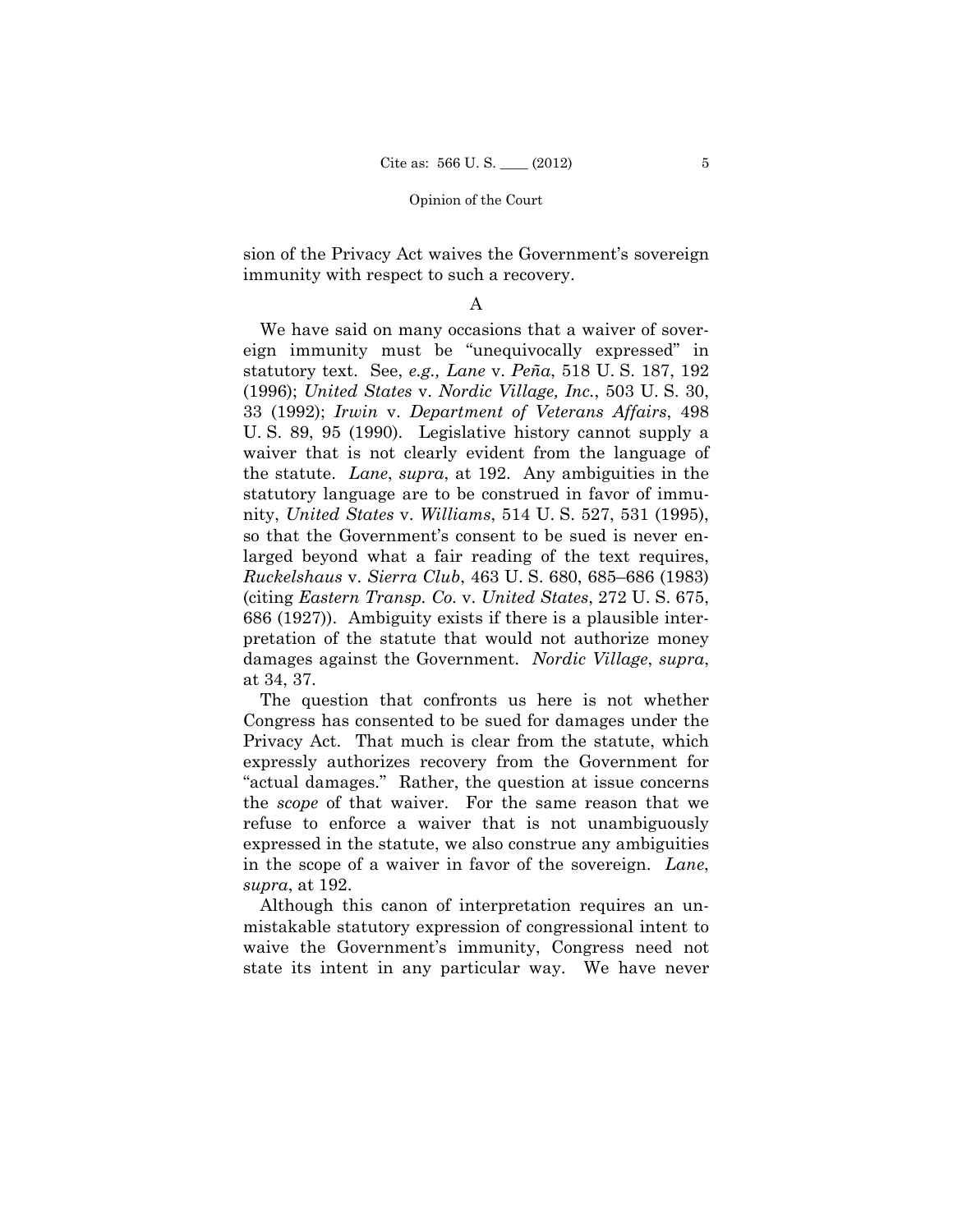### Opinion of the Court

required that Congress use magic words. To the contrary, we have observed that the sovereign immunity canon "is a tool for interpreting the law" and that it does not "displac[e] the other traditional tools of statutory construction." *Richlin Security Service Co.* v. *Chertoff*, 553 U. S. 571, 589 (2008). What we thus require is that the scope of Congress' waiver be clearly discernable from the statutory text in light of traditional interpretive tools. If it is not, then we take the interpretation most favorable to the Government.

B

The civil remedies provision of the Privacy Act provides that, for any "intentional or willful" refusal or failure to comply with the Act, the United States shall be liable for "actual damages sustained by the individual as a result of the refusal or failure, but in no case shall a person entitled to recovery receive less than the sum of \$1,000." 5 U. S. C.  $§552a(g)(4)(A)$ . Because Congress did not define "actual damages," respondent urges us to rely on the ordinary meaning of the word "actual" as it is defined in standard general-purpose dictionaries. But as the Court of Appeals explained, "actual damages" is a legal term of art, 622 F. 3d, at 1028, and it is a "cardinal rule of statutory construction" that, when Congress employs a term of art, "'it presumably knows and adopts the cluster of ideas that were attached to each borrowed word in the body of learning from which it was taken,'" *Molzof* v. *United States*, 502 U. S. 301, 307 (1992) (quoting *Morissette* v. *United States*, 342 U. S. 246, 263 (1952)).

Even as a legal term, however, the meaning of "actual damages" is far from clear. The latest edition of Black's Law Dictionary available when Congress enacted the Privacy Act defined "actual damages" as "[r]eal, substantial and just damages, or the amount awarded to a complainant in compensation for his actual and real loss or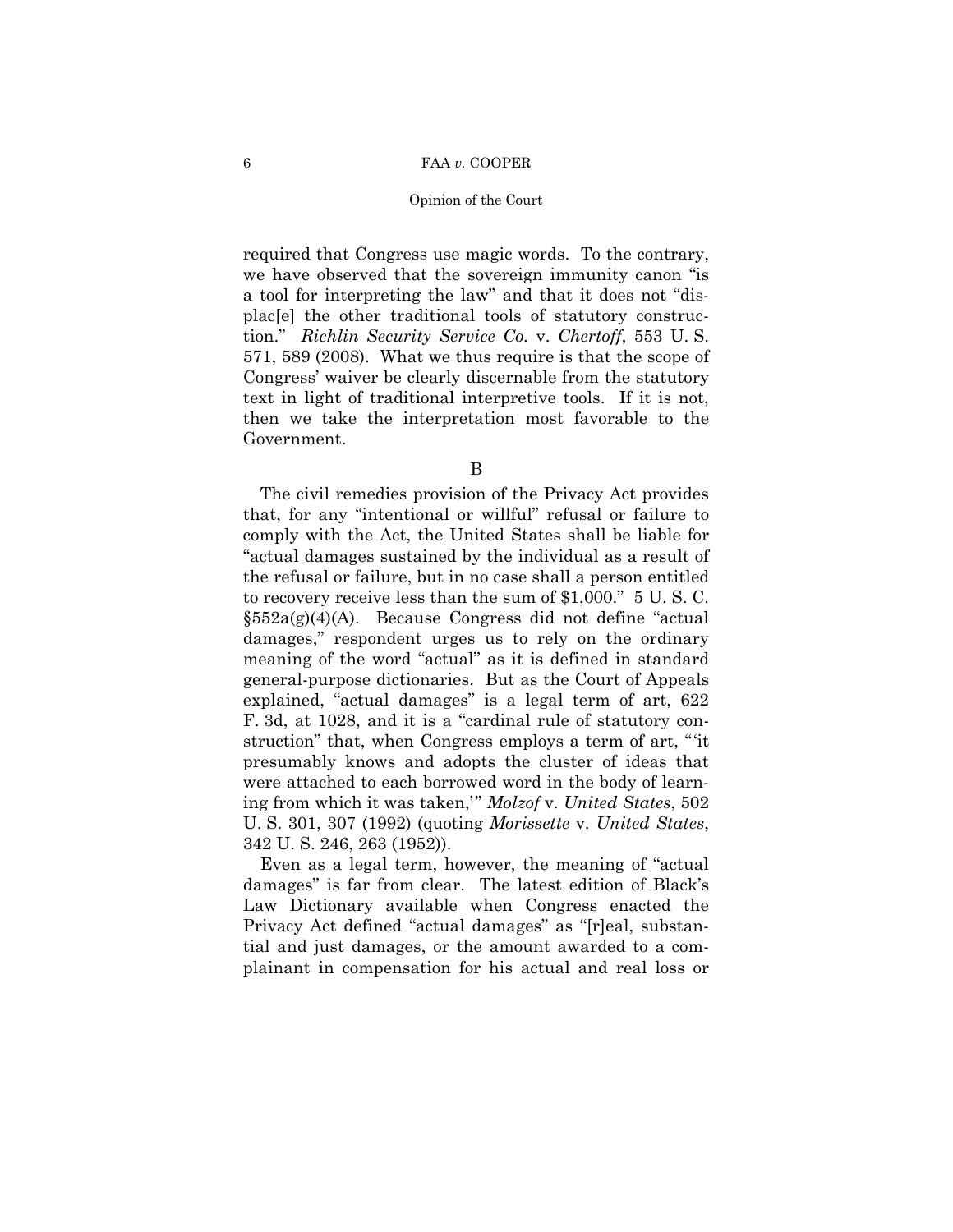injury, as opposed on the one hand to 'nominal' damages, and on the other to 'exemplary' or 'punitive' damages." Black's Law Dictionary 467 (rev. 4th ed. 1968). But this general (and notably circular) definition is of little value here because, as the Court of Appeals accurately observed, the precise meaning of the term "changes with the specific statute in which it is found." 622 F. 3d, at 1029.

The term is sometimes understood to include nonpecuniary harm. Take, for instance, some courts' interpretations of the Fair Housing Act (FHA), 42 U. S. C. §3613(c), and the Fair Credit Reporting Act (FCRA), 15 U. S. C. §§1681n, 1681*o*. A number of courts have construed "actual" damages in the remedial provisions of both statutes to include compensation for mental and emotional distress. See, *e.g., Seaton* v. *Sky Realty Co.*, 491 F. 2d 634, 636–638 (CA7 1974) (authorizing compensatory damages under the FHA, 42 U. S. C. §3612, the predecessor to §3613, for humiliation); *Steele* v. *Title Realty Co.*, 478 F. 2d 380, 384 (CA10 1973) (stating that damages under the FHA "are not limited to out-of-pocket losses but may include an award for emotional distress and humiliation"); *Thompson* v. *San Antonio Retail Merchants Assn.*, 682 F. 2d 509, 513–514 (CA5 1982) *(per curiam)* (explaining that, "[e]ven when there are no out-of-pocket expenses, humiliation and mental distress do constitute recoverable elements of damage" under the FCRA); *Millstone* v. *O'Hanlon Reports, Inc.*, 528 F. 2d 829, 834–835 (CA8 1976) (approving an award of damages under the FCRA for "loss of sleep, nervousness, frustration and mental anguish").

In other contexts, however, the term has been used or construed more narrowly to authorize damages for only pecuniary harm. In the wrongful-death provision of the Federal Tort Claims Act (FTCA), for example, Congress authorized "actual or compensatory damages, measured by the pecuniary injuries resulting from such death." 28 U. S. C. §2674, ¶2. At least one court has defined "actual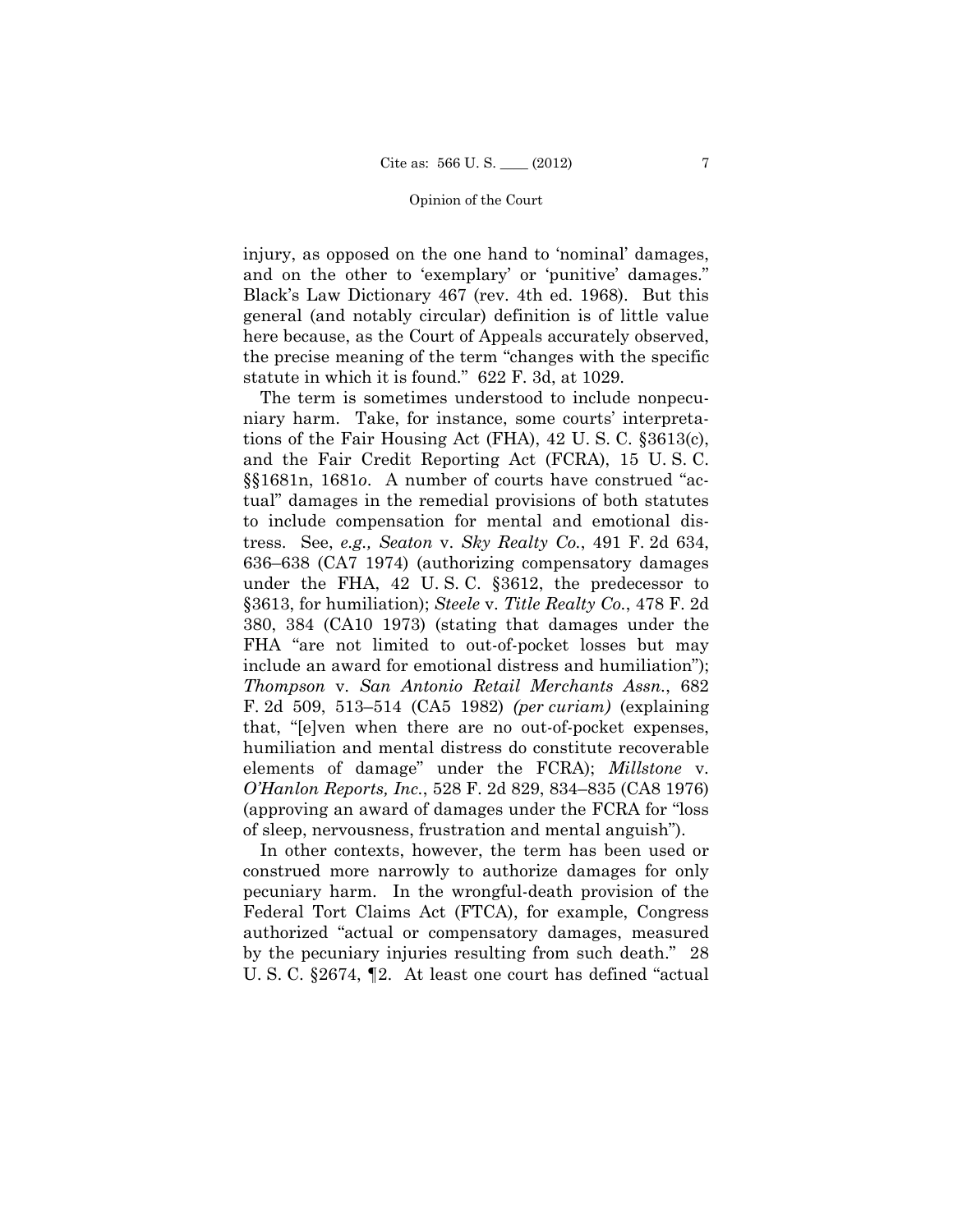### Opinion of the Court

damages" in the Copyright Act of 1909, 17 U. S. C. §101(b) (1970 ed.), as "the extent to which the market value of a copyrighted work has been injured or destroyed by an infringement." *Frank Music Corp.* v. *Metro-Goldwyn-Mayer, Inc.*, 772 F. 2d 505, 512 (CA9 1985); see also *Mackie* v. *Rieser*, 296 F. 3d 909, 917 (CA9 2002) (holding that "'hurt feelings' over the nature of the infringement" have no place in the actual damages calculus). And some courts have construed "actual damages" in the Securities Exchange Act of 1934, 15 U. S. C. §78bb(a), to mean "some form of economic loss." *Ryan* v. *Foster & Marshall, Inc.*, 556 F. 2d 460, 464 (CA9 1977); see also *Osofsky* v. *Zipf*, 645 F. 2d 107, 111 (CA2 1981) (stating that the purpose of §78bb(a) "is to compensate civil plaintiffs for economic loss suffered as a result of wrongs committed in violation of the 1934 Act"); *Herpich* v. *Wallace*, 430 F. 2d 792, 810 (CA5 1970) (noting that the "gist" of an action for damages under the Act is "economic injury").3

Because the term "actual damages" has this chameleonlike quality, we cannot rely on any all-purpose definition but must consider the particular context in which the term

 intentional infliction of emotional distress is allowed "despite the total 3This narrow usage is reflected in contemporaneous state-court decisions as well. See, *e.g., Reist* v. *Manwiller*, 231 Pa. Super. 444, 449, n. 4, 332 A. 2d 518, 520, n. 4 (1974) (explaining that recovery for absence of physical injury and actual damages"); *Nalder* v. *Crest Corp.*, 93 Idaho 744, 749, 472 P. 2d 310, 315 (1970) (noting that damages for "mental anguish" due to the wrongful execution of a judgment "are allowable only as an element of punitive but not of actual damages"). It is also reflected in post-Privacy Act statutes and judicial decisions. See, *e.g.,* 17 U. S. C. §1009(d)(1)(A)(ii) (defining "actual damages" in the Audio Home Recording Act of 1992 as "the royalty payments that should have been paid"); 18 U. S. C. §2318(e)(3) (2006 ed., Supp. IV) (calculating "actual damages" for purposes of a counterfeit labeling statute in terms of financial loss); *Guzman* v. *Western State Bank of Devils Lake*, 540 F. 2d 948, 953 (CA8 1976) (stating that compensatory damages in a civil rights suit "can be awarded for emotional and mental distress even though no actual damages are proven").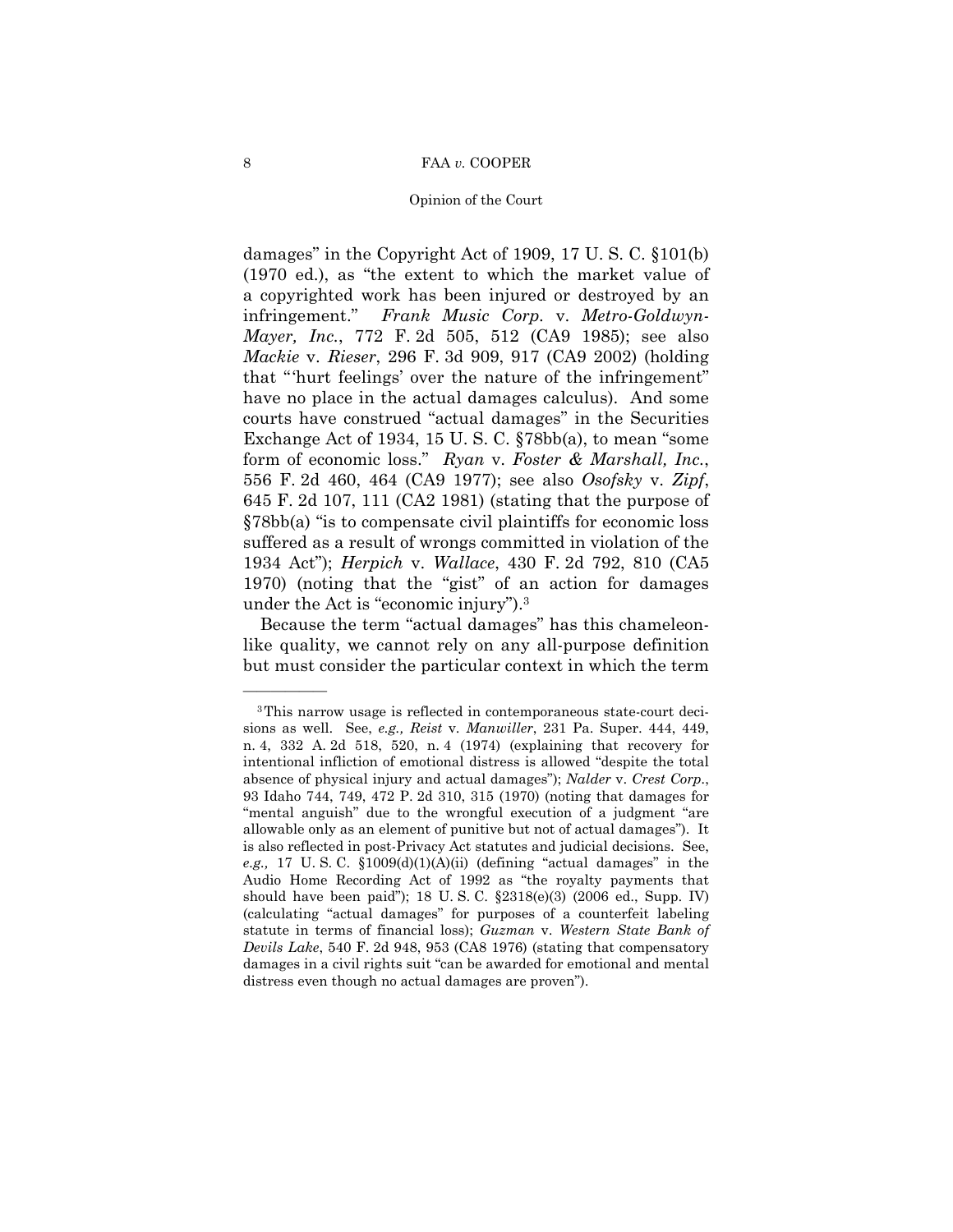appears.4

——————

 $\mathcal{C}$ 

The Privacy Act directs agencies to establish safeguards to protect individuals against the disclosure of confidential records "which could result in substantial harm, embarrassment, inconvenience, or unfairness to any individual on whom information is maintained." 5 U. S. C.  $\S552a(e)(10)$ ; see also  $\S2(b)$ , 88 Stat. 1896 (stating that the "purpose of this Act is to provide certain safeguards for an individual against an invasion of personal privacy"). Because the Act serves interests similar to those protected by defamation and privacy torts, there is good reason to infer that Congress relied upon those torts in drafting the Act.

 In *Doe* v. *Chao*, 540 U. S. 614 (2004), we held that the Privacy Act's remedial provision authorizes plaintiffs to recover a guaranteed minimum award of \$1,000 for viola

<sup>4</sup>The dissent criticizes us for noting that the dictionary definition contains an element of circularity. The dissent says that the definition—" '[a]ctual damages' compensate for actual injury"—is "plain enough." *Post,* at 3 (opinion of SOTOMAYOR, J.). But defining "actual" damages by reference to "actual" injury is hardly helpful when our task is to determine what Congress meant by "actual." The dissent's reference to the current version of Black's Law Dictionary, which provides that "actual damages" can mean "tangible damages," only highlights the term's ambiguity. See Black's Law Dictionary 445 (9th ed. 2009). If "actual damages" can mean "tangible damages," then it can be construed not to include intangible harm, like mental and emotional distress. Similarly unhelpful is the dissent's citation to a generalpurpose dictionary that defines "actual" as "existing *in fact* or reality" and "damages" as "compensation or satisfaction *imposed by law* for a wrong or injury." Webster's Third New International Dictionary 22, 571 (2002) (emphasis added). Combining these two lay definitions says nothing about whether compensation for mental and emotional distress is *in fact imposed by law*. The definitions merely beg the question we are trying to answer. It comes as little surprise, therefore, that "actual damages" has taken on different meanings in different statutes, as our examples amply illustrate.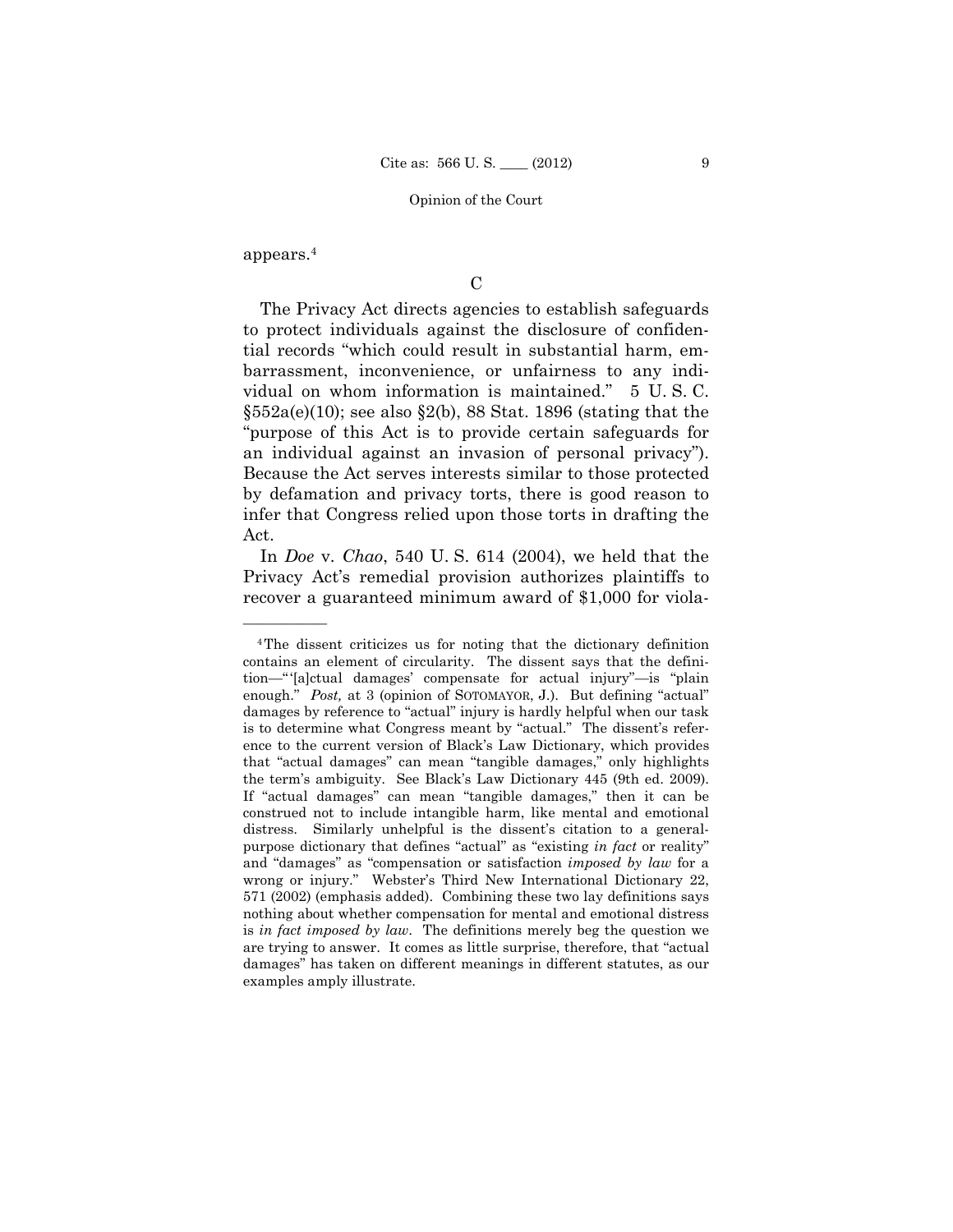### Opinion of the Court

 Remedies §7.2, pp. 511–513 (1973) (hereinafter Dobbs).5 tions of the Act, but only if they prove at least some "actual damages." *Id.*, at 620, 627; see  $\S552a(g)(4)(A)$ . Although we did not address the meaning of "actual damages," *id.,* at 622, n. 5, 627, n. 12, we observed that the provision "parallels" the remedial scheme for the commonlaw torts of libel *per quod* and slander, under which plaintiffs can recover "general damages," but only if they prove "special harm" (also known as "special damages"), *id.,* at 625; see also 3 Restatement of Torts §575, Comments *a*  and *b* (1938) (hereinafter Restatement); D. Dobbs, Law of "Special damages" are limited to actual pecuniary loss, which must be specially pleaded and proved. 1 D. Haggard, Cooley on Torts §164, p. 580 (4th ed. 1932) (hereinafter Cooley).6 "General damages," on the other hand, cover "loss of reputation, shame, mortification, injury to the feelings and the like and need not be alleged in detail and require no proof." *Id.*, §164, at 579.7

<sup>5</sup>Libel *per quod* and slander (as opposed to libel and slander *per se*) apply to a communication that is not defamatory on its face but that is defamatory when coupled with some other extrinsic fact. Dobbs §7.2, at

 ("Special damages in defamation cases mean pecuniary damages, or at 512–513. 6See also 3 Restatement §575, Comment *b* ("Special harm . . . is harm of a material and generally of a pecuniary nature"); Dobbs §7.2, at 520 least 'material loss'" (footnote omitted)). Special damages do not include mental or emotional distress. See 3 Restatement §575, Comment *c* ("The emotional distress caused to the person slandered by his knowledge that he has been defamed is not special harm and this is so although the distress results in a serious illness"); Dobbs §7.2, at 520 ("Even under the more modern approach, special damages in defamation cases must be economic in nature, and it is not enough that the plaintiff has suffered harm to reputation, mental anguish or other dignitary harm, unless he has also suffered the loss of something

having economic value").<br><sup>7</sup>See also *id.*, §3.2, at 139 (explaining that noneconomic harms "are called general damages"); W. Prosser, Law of Torts §112, p. 761 (4th ed. 1971) (noting that " 'general' damages may be recovered for the injury to the plaintiff's reputation, his wounded feelings and humiliation, and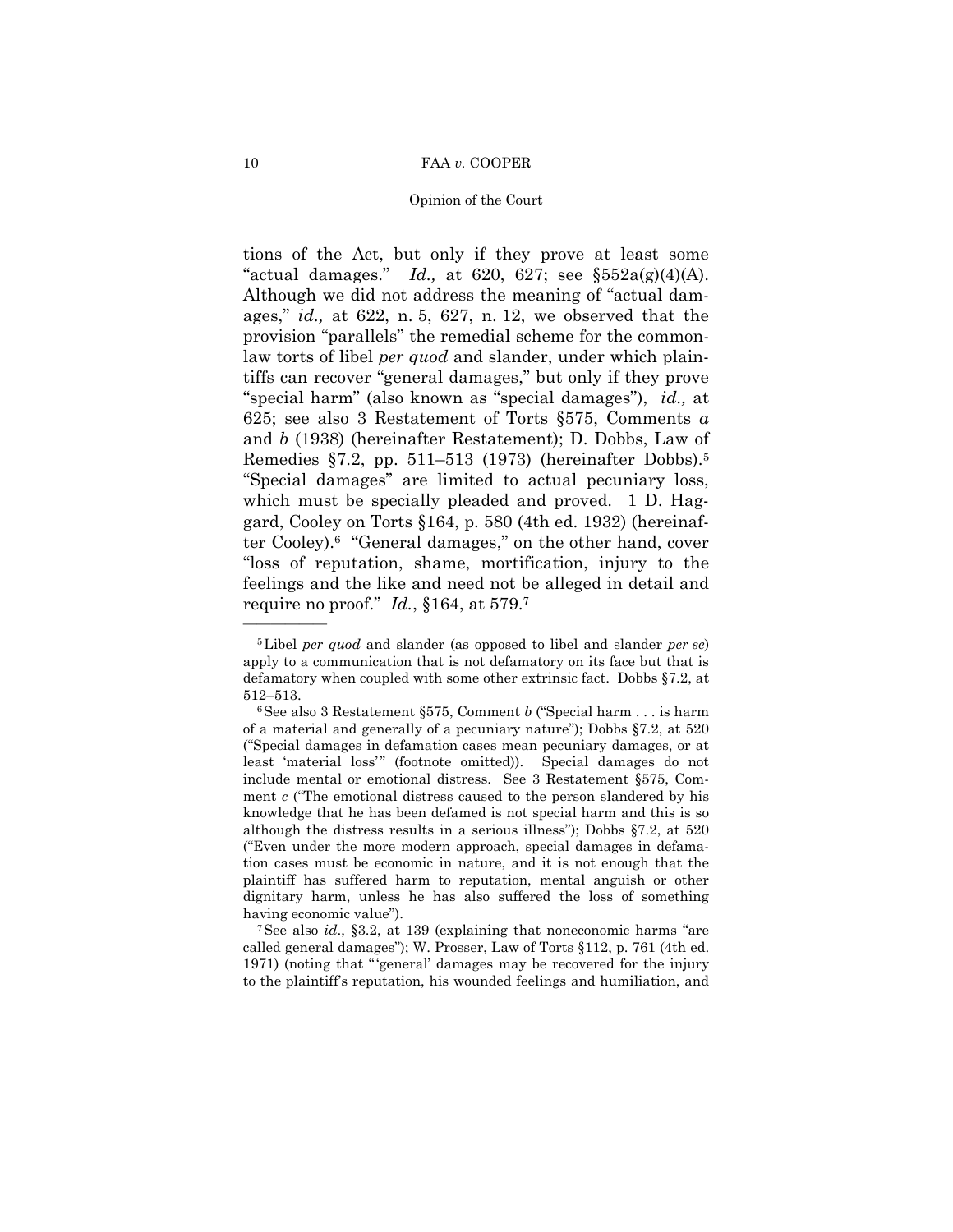... will not support a verdict for the plaintiff");  $M & S$ This parallel between the Privacy Act and the commonlaw torts of libel *per quod* and slander suggests the possibility that Congress intended the term "actual damages" in the Act to mean special damages. The basic idea is that Privacy Act victims, like victims of libel *per quod* or slander, are barred from any recovery unless they can first show actual—that is, pecuniary or material—harm. Upon showing some pecuniary harm, no matter how slight, they can recover the statutory minimum of \$1,000, presumably for any unproven harm. That Congress would choose to use the term "actual damages" instead of "special damages" was not without precedent. The terms had occasionally been used interchangeably. See, *e.g., Wetzel* v. *Gulf Oil Corp.*, 455 F. 2d 857, 862 (CA9 1972) (holding that plaintiff could not establish libel *per quod* because he "did not introduce any valid and sufficient evidence of actual damage"); *Electric Furnace Corp.* v. *Deering Milliken Research Corp.*, 325 F. 2d 761, 765 (CA6 1963) (stating that "libel per quod standing alone without proof of actual damages *Furniture Sales Co.* v. *Edward J. De Bartolo Corp.*, 249 Md. 540, 544, 241 A. 2d 126, 128 (1968) ("In the case of words or conduct actionable only *per quod*, the injurious effect must be established by allegations and proof of special damage and in such cases it is not only necessary to plead and show that the words or actions were defamatory, but it must also appear that such words or conduct caused actual damage"); *Clementson* v. *Minnesota Tribune Co.*, 45 Minn. 303, 47 N. W. 781 (1891) (distinguishing "actual, or, as they are sometimes termed, 'special,' damages" from "general damages—that is, damages not pecu

resulting physical illness and pain, as well as estimated future damages of the same kind" (footnotes omitted)); 3 Restatement §621, Comment *a* (stating that, in actions for defamation, a plaintiff may recover general damages for "impairment of his reputation or, through loss of reputation, to his other interests").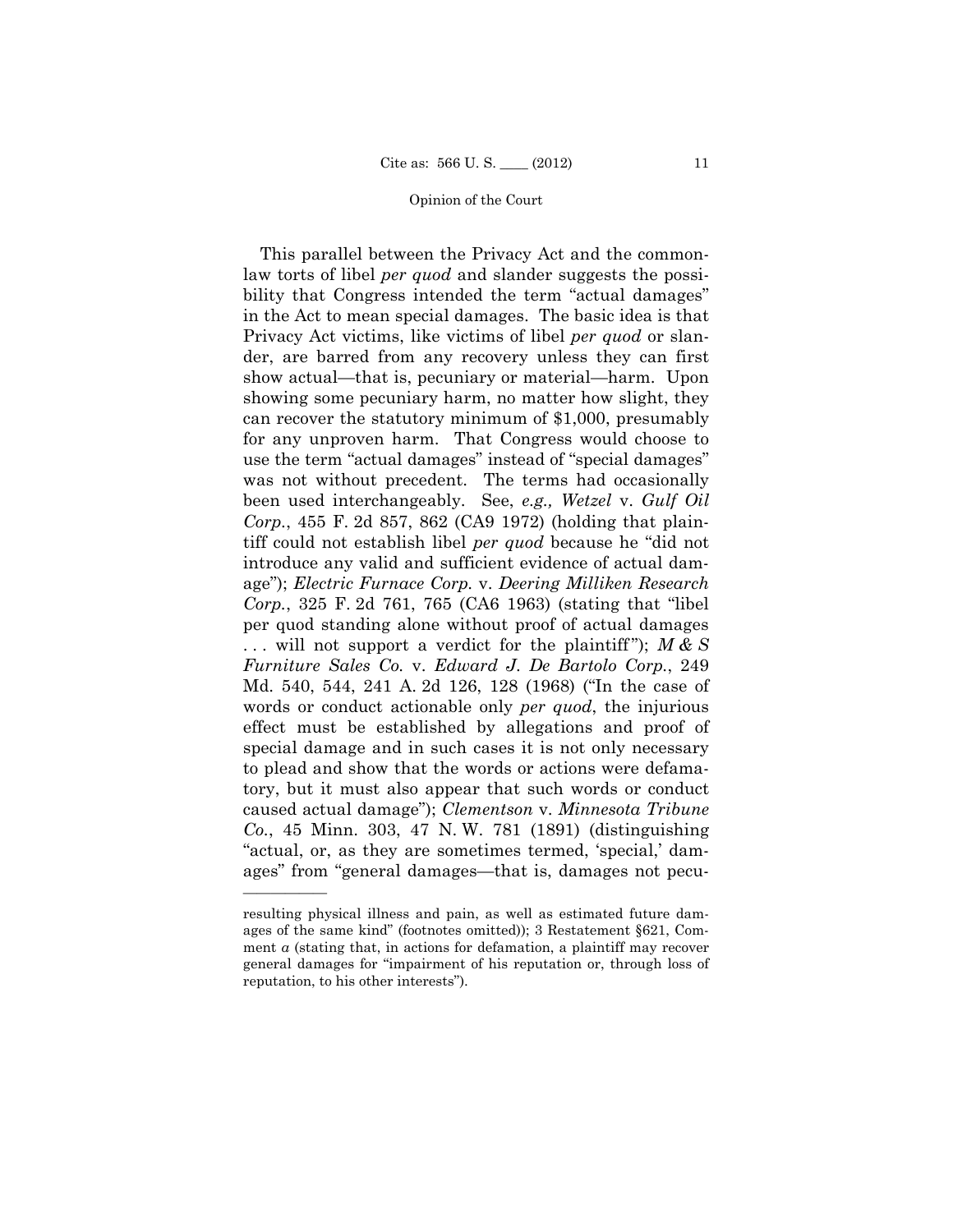niary in their nature").8

——————

Any doubt about the plausibility of construing "actual damages" in the Privacy Act synonymously with "special damages" is put to rest by Congress' refusal to authorize "general damages." In an uncodified section of the Act, Congress established the Privacy Protection Study Commission to consider, among other things, "whether the Federal Government should be liable for general damages." §5(c)(2)(B)(iii), 88 Stat. 1907, note following 5 U. S. C. §552a, p. 712. As we explained in *Doe*, "Congress left the question of general damages . . . for another day." 540 U. S., at 622. Although the Commission later recommended that general damages be allowed, *ibid.*, n. 4, Congress never amended the Act to include them. For that reason, we held that it was "beyond serious doubt" that general damages are not available for violations of the Privacy Act. *Id.,* at 622.

By authorizing recovery for "actual" but not for "general" damages, Congress made clear that it viewed those terms as mutually exclusive. In actions for defamation and related dignitary torts, two categories of compensatory damages are recoverable: general damages and special damages. Cooley §164, at 579; see also 4 Restatement §867, Comment *d* (1939) (noting that damages for interference with privacy "can be awarded in the same way in which general damages are given for defamation").<sup>9</sup> Be-

<sup>8</sup>The dissent disregards these precedents as the product of careless imprecision. *Post,* at 8, n. 6. But just as we assume that Congress did not act carelessly, we should not be so quick to assume that the courts did. The better explanation for these precedents is not that the courts were careless, but that the term "actual damages" has a varied meaning that, depending on the context, can be limited to compensation for

only pecuniary harm. 9See also *Moriarty* v. *Lippe*, 162 Conn. 371, 382–383, 294 A. 2d 326, 332–333 (1972) ("Having admittedly alleged or proven no special damages, the plaintiff here is limited to a recovery of general damages . . ."); *Meyerle* v. *Pioneer Publishing Co.*, 45 N. D. 568, 574, 178 N. W.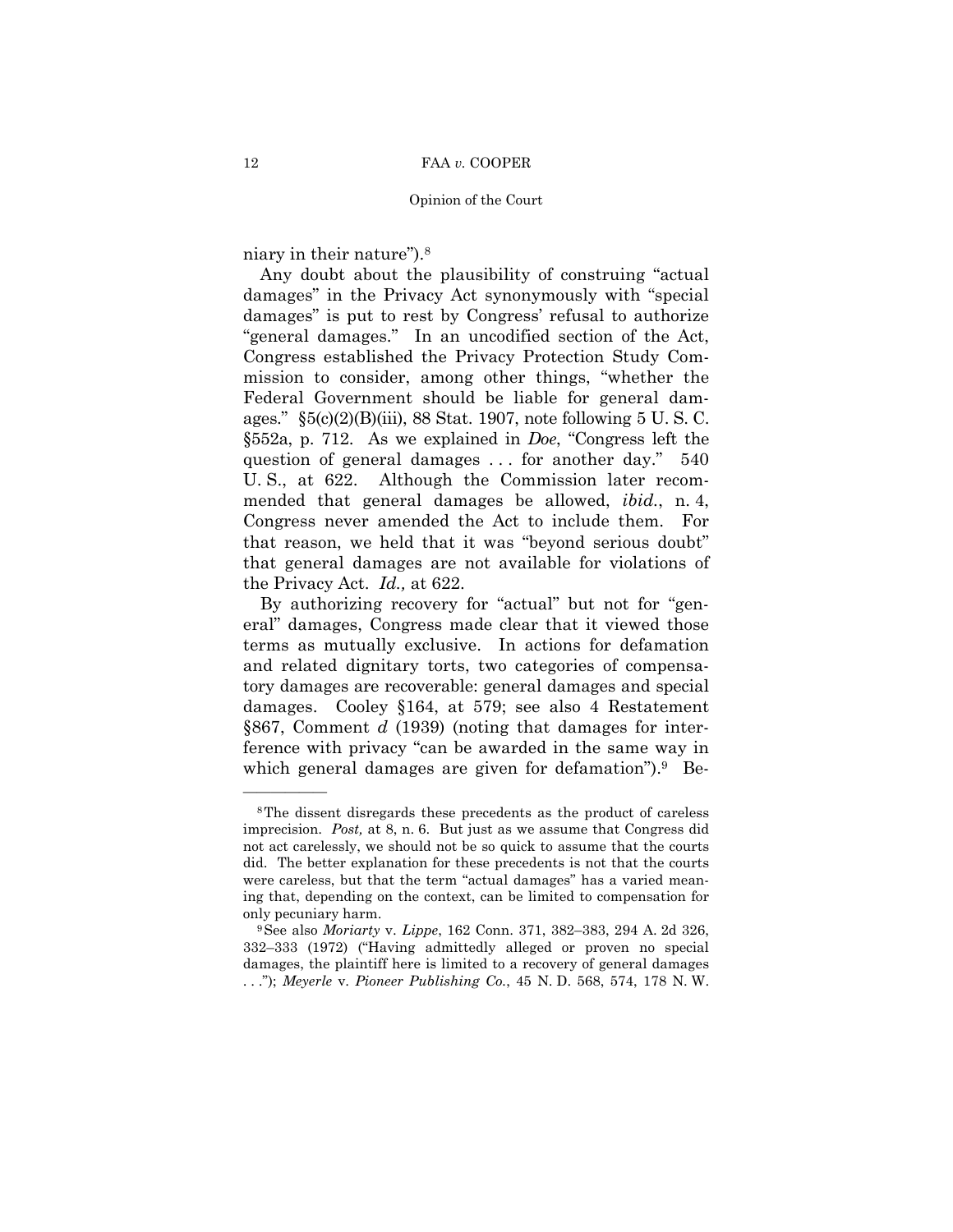cause Congress declined to authorize "general damages," we think it likely that Congress intended "actual damages" in the Privacy Act to mean special damages for proven pecuniary loss.

Not surprisingly, this interpretation was accepted by the Privacy Protection Study Commission, an expert body authorized by Congress and highly sensitive to the Act's goals. The Commission understood "actual damages" in the Act to be "a synonym for special damages as that term is used in defamation cases." Personal Privacy in an Information Society: The Report of the Privacy Protection Study Commission 530 (July 1977); see also *ibid.* ("The legislative history and language of the Act suggest that Congress meant to restrict recovery to specific pecuniary losses until the Commission could weigh the propriety of extending the standard of recovery"). Although we are not bound in any way by the Commission's report, we think it confirms the reasonableness of interpreting "actual damages" in the unique context of the Privacy Act as the equivalent of special damages.

 792, 794 (1920) *(per curiam)* ("Generally speaking, there are recognized two classes of damages in libel cases, general damages and special damages"); *Winans* v. *Chapman*, 104 Kan. 664, 666, 180 P. 266, 267 (1919) ("Actual damages include both general and special damages"); *Childers* v. *San Jose Mercury Printing & Publishing Co.*, 105 Cal. 284, 288–289, 38 P. 903, 904 (1894) (explaining that special damages, "as a branch of actual damages[,] may be recovered when actual pecuniary loss has been sustained" and that the "remaining branch of actual damages embraces recovery for loss of reputation, shame, mortification, injury to feelings, etc."); see generally Dobbs §7.3, at 531 ("Though the dignitary torts often involve only general damages . . . , they sometimes produce actual pecuniary loss. When this happens, the plaintiff is usually entitled to recover any special damage he can prove  $\dots$  "); 1 F. Harper & F. James, Law of Torts §5.30, p. 470 (1956) ("When liability for defamation is established, the defendant, in addition to such 'general' damages as may be assessed by the jury, is also liable for any special damage which he has sustained").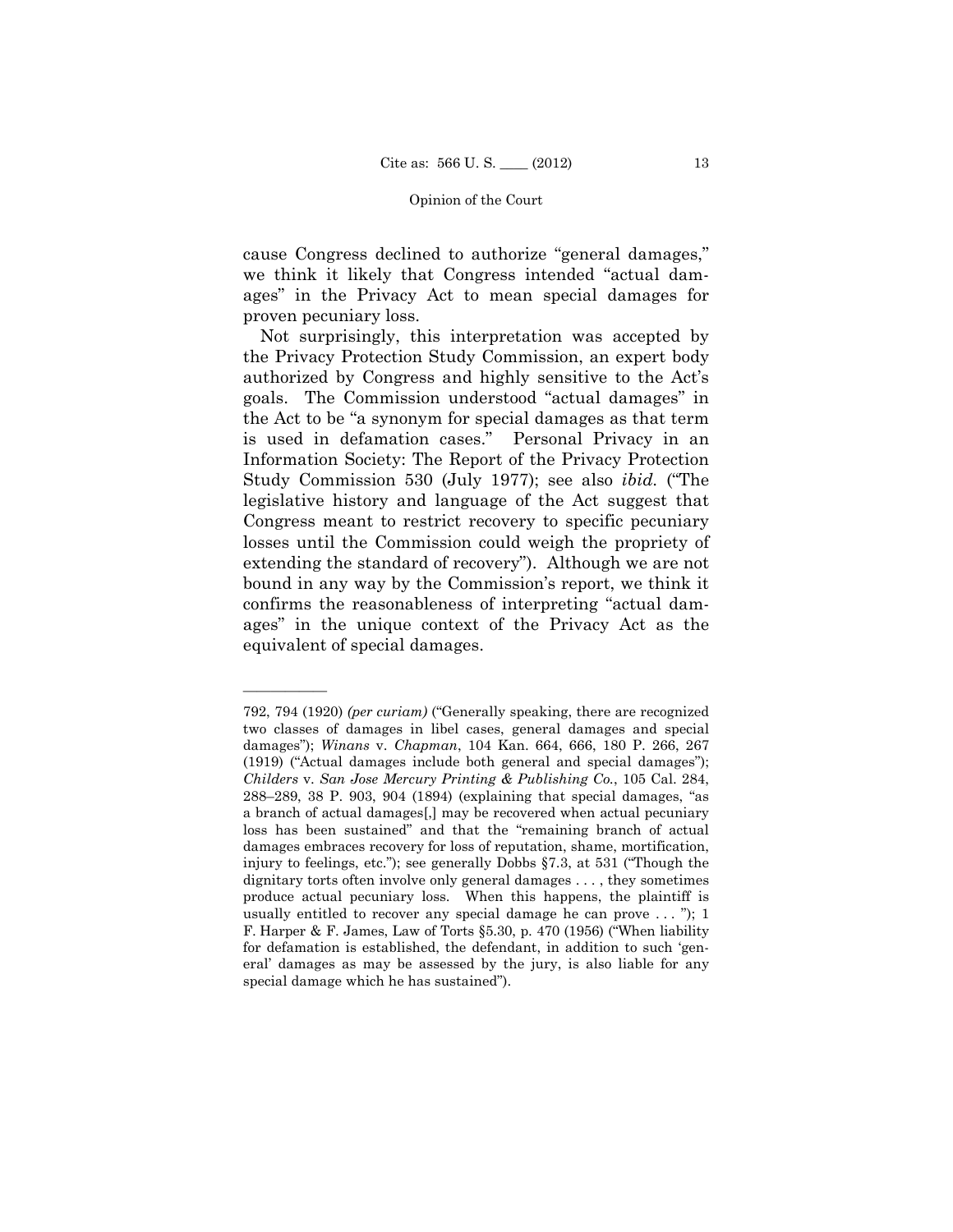# $\mathbf D$

We do not claim that the contrary reading of the statute accepted by the Court of Appeals and advanced now by respondent is inconceivable. But because the Privacy Act waives the Federal Government's sovereign immunity, the question we must answer is whether it is plausible to read the statute, as the Government does, to authorize only damages for economic loss. *Nordic Village*, 503 U. S., at 34, 37. When waiving the Government's sovereign immunity, Congress must speak unequivocally. *Lane*, 518 U. S., at 192. Here, we conclude that it did not. As a consequence, we adopt an interpretation of "actual damages" limited to proven pecuniary or economic harm. To do otherwise would expand the scope of Congress' sovereign immunity waiver beyond what the statutory text clearly requires.

# III

None of respondent's contrary arguments suffices to overcome the sovereign immunity canon.

# A

Respondent notes that the term "actual damages" has often been defined broadly in common-law cases, and in our own, to include all compensatory damages. See Brief for Respondent 18–25. For example, in *Birdsall* v. *Coolidge*, 93 U. S. 64 (1876), a patent infringement case, we observed that "[c]ompensatory damages and actual damages mean the same thing." *Ibid.* And in *Gertz* v. *Robert Welch, Inc.*, 418 U. S. 323 (1974), we wrote that actual injury in the defamation context "is not limited to out-ofpocket loss" and that it customarily includes "impairment of reputation and standing in the community, personal humiliation, and mental anguish and suffering." *Id.,* at 350.

These cases and others cited by respondent stand for the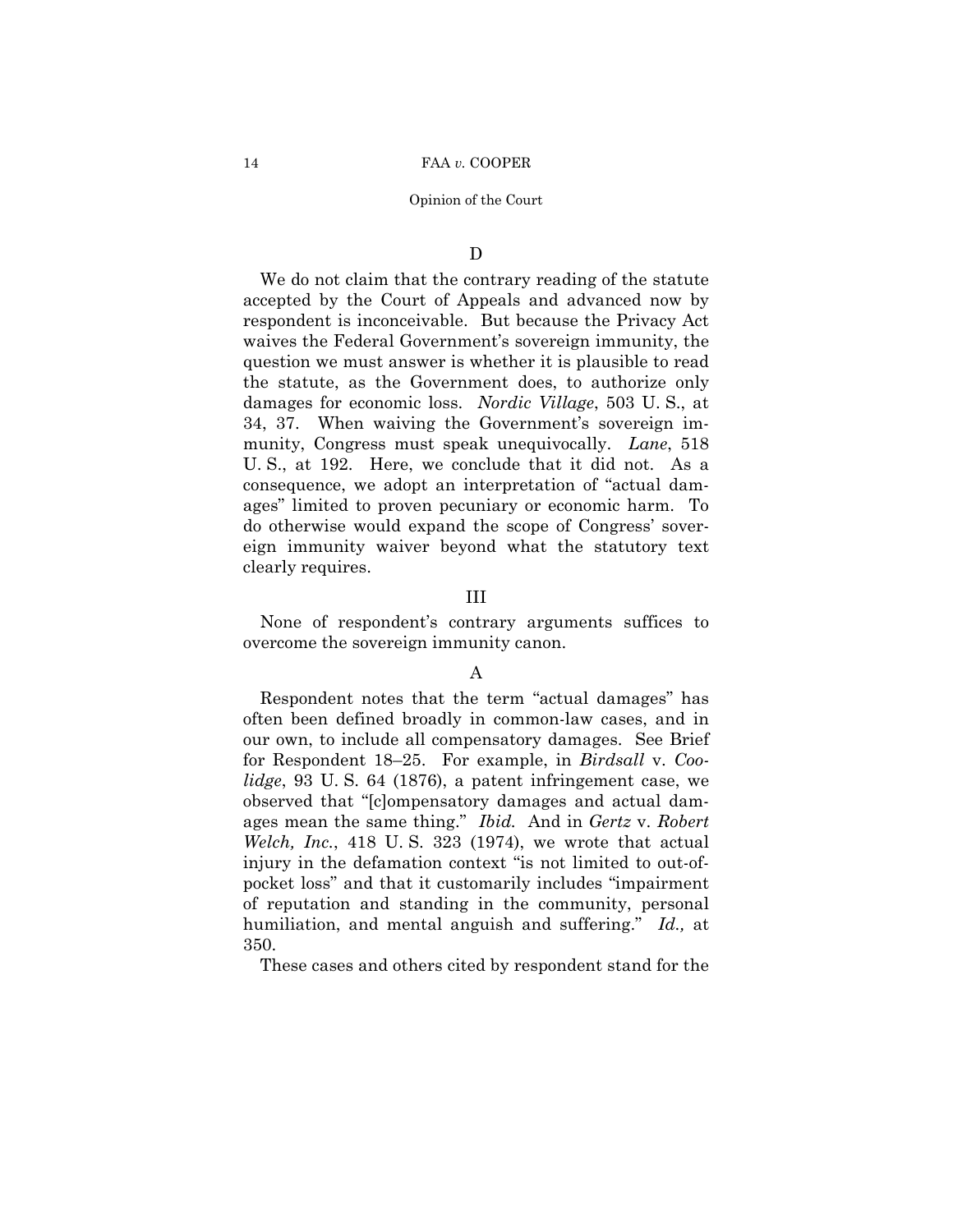unremarkable point that the term "actual damages" *can*  include nonpecuniary loss. But this generic meaning does not establish with the requisite clarity that the Privacy Act, with its distinctive features, authorizes damages for mental and emotional distress. As we already explained, the term "actual damages" takes on different meanings in different contexts.

B

Respondent's stronger argument is that the exclusion of "general damages" from the statute simply means that there can be no recovery for presumed damages. Privacy Act victims can still recover for mental and emotional distress, says respondent, so long as it is proved. See Brief for Respondent 54–56.10

This argument is flawed because it suggests that *proven* mental and emotional distress does not count as general damages. The term "general damages" is not limited to compensation for unproven injuries; it includes compensation for proven injuries as well. See 3 Restatement §621, Comment *a* (noting that general damages compensate for "harm which . . . is proved, or, in the absence of proof, is assumed to have caused to [the plaintiff's] reputation"). To be sure, specific proof of emotional harm is not required to recover general damages for dignitary torts. Dobbs §7.3, at 529. But it does not follow that general damages cannot be recovered for emotional harm that is actually proved.

Aside from the fact that general damages need not be proved, what distinguishes those damages, whether proved or not, from the only other category of compensatory damages available in the relevant common-law suits is the *type* of harm. In defamation and privacy cases, "the affront to the plaintiff's dignity and the emotional harm

<sup>10</sup>The dissent advances the same argument. See *post,* at 9–11.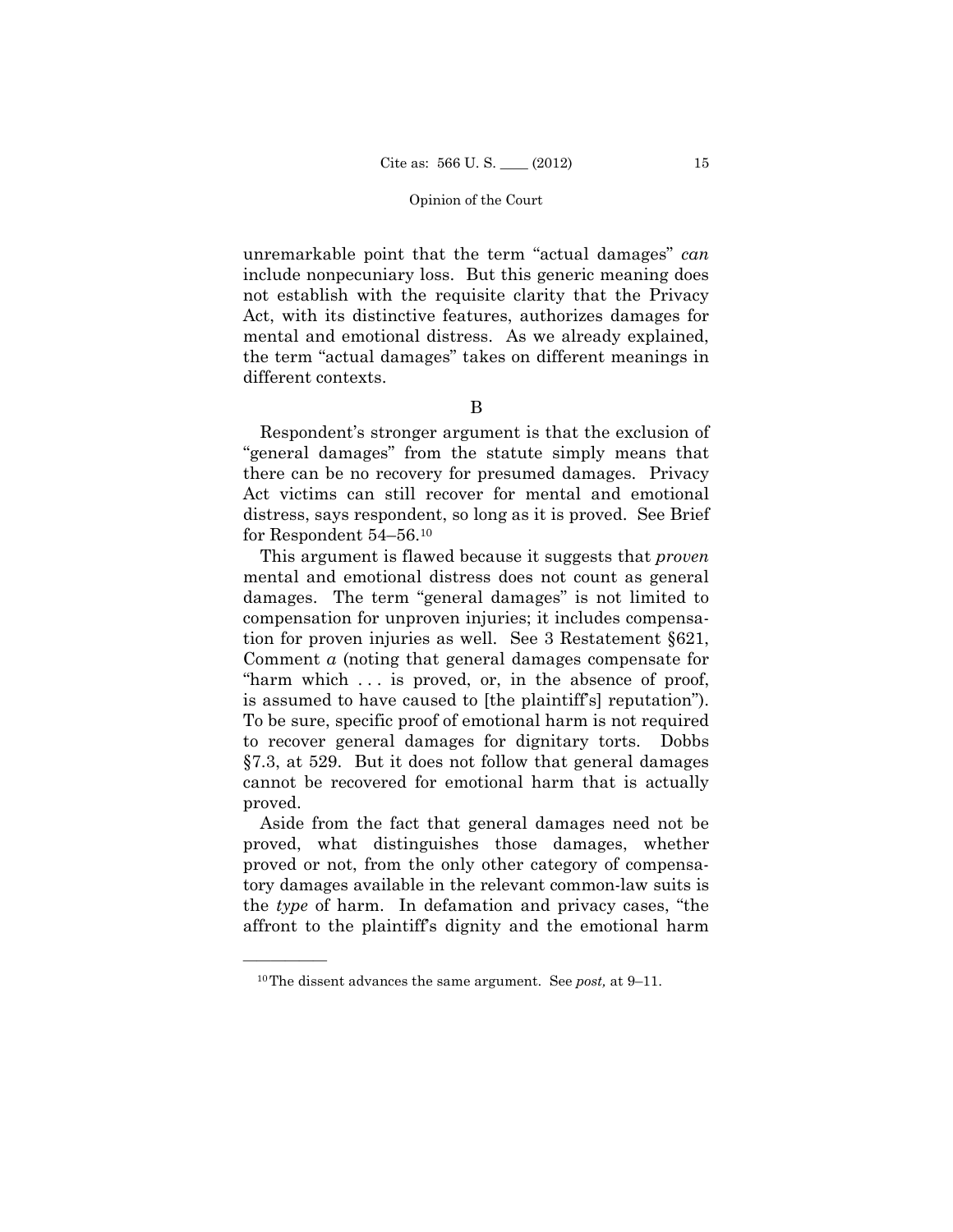### Opinion of the Court

done" are "called general damages, to distinguish them from proof of actual economic harm," which is called "special damages." *Id.*, §3.2, at 139; see also *supra,* at 10, 12– 13, and nn. 6, 7, 9. Therefore, the converse of general damages is special damages, not all proven damages, as respondent would have it. Because Congress removed "general damages" from the Act's remedial provision, it is reasonable to infer that Congress foreclosed recovery for nonpecuniary harm, even if such harm can be proved, and instead waived the Government's sovereign immunity only with respect to harm compensable as special damages.

C

Looking beyond the Privacy Act's text, respondent points to the use of the term "actual" damages in the remedial provisions of the FHA, 42 U. S. C. §3613(c), and the FCRA, 15 U. S. C. §§1681n, 1681*o*. As previously mentioned, courts have held that "actual" damages within the meaning of these statutes include compensation for mental and emotional distress. *Supra*, at 7. Citing the rule of construction that Congress intends the same language in similar statutes to have the same meaning, see *Northcross* v. *Board of Ed. of Memphis City Schools*, 412 U. S. 427, 428 (1973) *(per curiam)*, respondent argues that the Privacy Act should also be interpreted as authorizing damages for mental and emotional distress. See Brief for Respondent 25–32.

Assuming for the sake of argument that these lower court decisions are correct, they provide only weak support for respondent's argument here. Since the term "actual damages" can mean different things in different contexts, statutes other than the Privacy Act provide only limited interpretive aid, and that is especially true here. Neither the FHA nor the FCRA contains text that precisely mir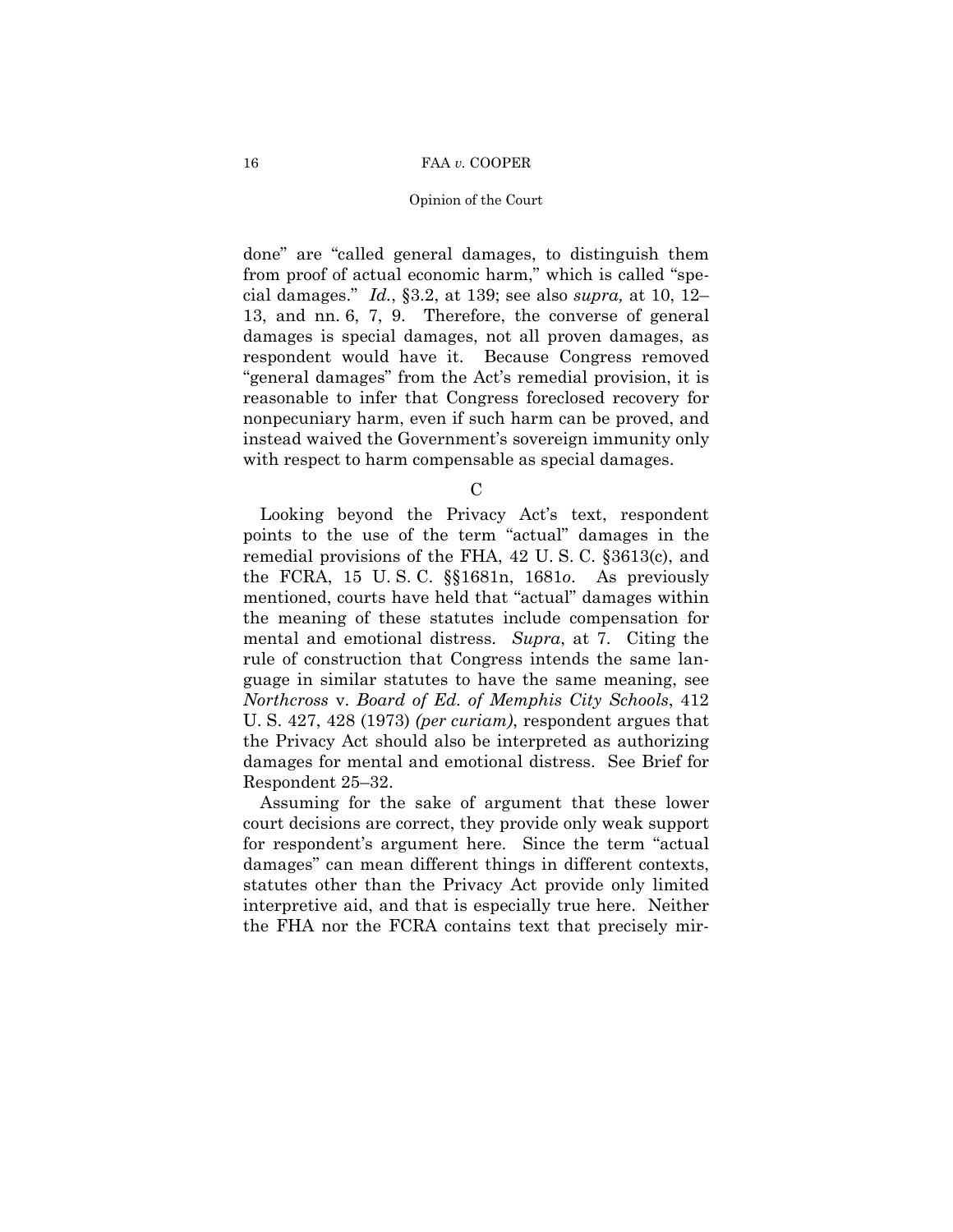rors the Privacy Act.11 In neither of those statutes did Congress specifically decline to authorize recovery for general damages as it did in the Privacy Act. *Supra,* at 12–13. And most importantly, none of the lower court cases interpreting the statutes, which respondent has cited, see Brief for Respondent 29–31, involves the sovereign immunity canon.

Respondent also points to the FTCA, but the FTCA's general liability provision does not even use the term "actual damages." It instead provides that the "United States shall be liable" for certain tort claims "in the same manner and to the same extent as a private individual" under relevant state law. 28 U. S. C. §2674, ¶1. For that reason alone, the FTCA's general liability provision is not a reliable source for interpreting the term "actual damages" in the Privacy Act. Nor does the FTCA's wrongfuldeath provision—which authorizes "actual or compensatory damages, measured by the pecuniary injuries resulting from such death," §2674, ¶2—prove that Congress understood the term "actual damages" in the Privacy Act to include nonpecuniary mental and emotional harm. To the contrary, it proves that actual damages can be understood to entail only pecuniary harm depending on the context. Because the FTCA, like the FHA and FCRA, does not share the same text or design as the Privacy Act, it is not a fitting analog for construing the Act.

<sup>&</sup>lt;sup>11</sup> Compare 42 U.S. C.  $$3613(c)(1)$  (stating that "the court may award to the plaintiff actual and punitive damages"); 15 U.S.C.  $\S 1681n(a)(1)$ (authorizing "(A) any actual damages sustained by the consumer as a result of the failure or damages of not less than \$100 and not more than \$1,000; or (B) . . . actual damages sustained by the consumer as a result of the failure or \$1,000, whichever is greater"); §1681*o*(a)(1) (authorizing "any actual damages sustained by the consumer as a result of the failure") with 5 U.S.C.  $\S552a(g)(4)(A)$  (authorizing "actual damages sustained by the individual as a result of the refusal or failure, but in no case shall a person entitled to recovery receive less than the sum of \$1,000").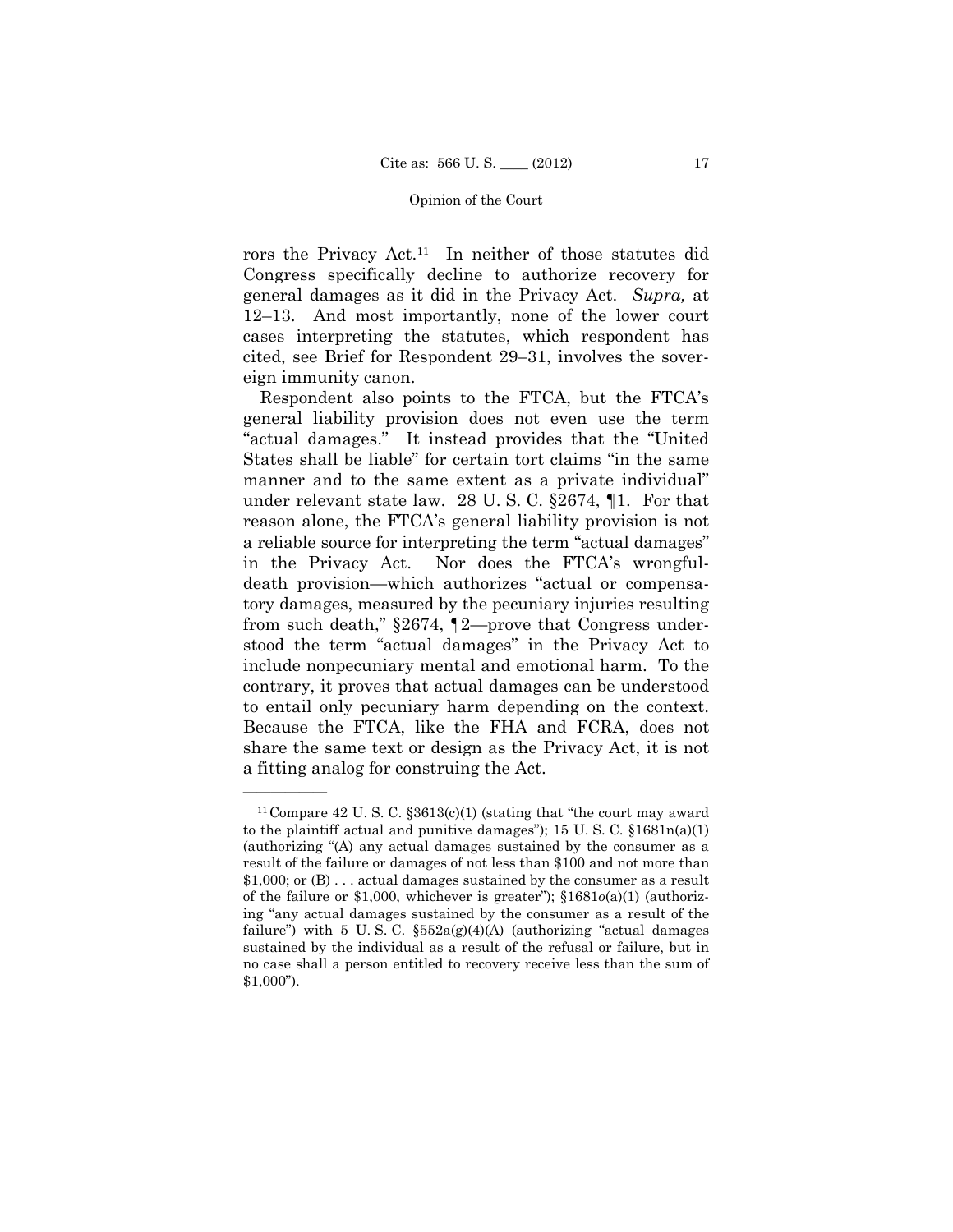# $\mathbf D$

Finally, respondent argues that excluding damages for mental and emotional harm would lead to absurd results. Persons suffering relatively minor pecuniary loss would be entitled to recover \$1,000, while others suffering only severe and debilitating mental or emotional distress would get nothing. See Brief for Respondent 33–35.

Contrary to respondent's suggestion, however, there is nothing absurd about a scheme that limits the Government's Privacy Act liability to harm that can be substantiated by proof of tangible economic loss. Respondent insists that such a scheme would frustrate the Privacy Act's remedial purpose, but that ignores the fact that, by deliberately refusing to authorize general damages, Congress intended to cabin relief, not to maximize it.12

 of defamation has relevance in construing the term "actual damages" in  $12$  Despite its rhetoric, the dissent does not dispute most of the steps in our analysis. For example, although the dissent belittles the sovereign immunity canon, the dissent does not call for its abandonment. See *post,* at 2–3. Nor does the dissent point out any error in our understanding of the canon's meaning. See *ibid.* The dissent acknowledges that statutes and judicial opinions sometimes use the term "actual damages" to mean pecuniary harm, see *post,* at 5, and that determining its meaning in a particular statute requires consideration of context, see *ibid.* In addition, the dissent concedes—as it must in light of our reasoning in *Doe* v. *Chao*, 540 U. S. 614 (2004)—that the common law the Privacy Act. See *post,* at 7–9.

 ages for all proven harm and not just damages for pecuniary harm. The dissent's argument thus boils down to this: The text and purpose of the Privacy Act make it clear beyond any reasonable dispute that the term "actual damages," as used in the Act, means compensatory dam-The dissent reasons that, because the Act seeks to prevent pecuniary and nonpecuniary harm, Congress must have intended to authorize the recovery of money damages from the Federal Government for both types of harm. This inference is plausible, but it surely is not unavoidable. The Act deters violations of its substantive provisions in other ways—for instance, by permitting recovery for economic injury; by imposing criminal sanctions for some violations, see 5 U. S. C. §552a(i); and possibly by allowing for injunctive relief under the Administrative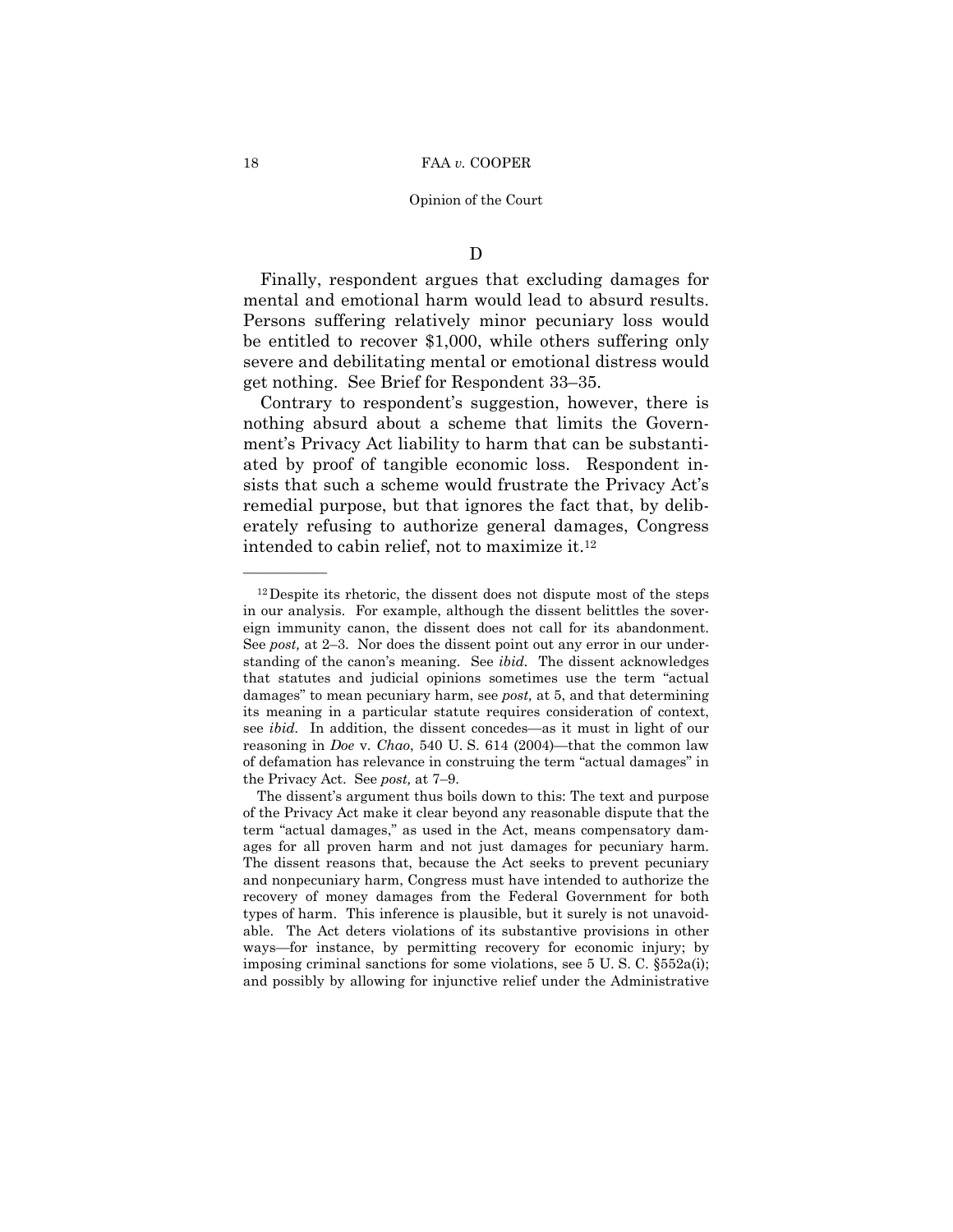\* \* \*

In sum, applying traditional rules of construction, we hold that the Privacy Act does not unequivocally authorize an award of damages for mental or emotional distress. Accordingly, the Act does not waive the Federal Government's sovereign immunity from liability for such harms. We therefore reverse the judgment of the United States Court of Appeals for the Ninth Circuit and remand the case for further proceedings consistent with this opinion.

# *It is so ordered.*

 JUSTICE KAGAN took no part in the consideration or decision of this case.

Procedure Act (APA), 5 U. S. C. §§702, 706; see *Doe*, *supra,* at 619, n. 1 (noting that the absence of equitable relief in suits under  $\S552a(g)(1)(C)$  or (D) may be explained by the availability of such relief under the APA).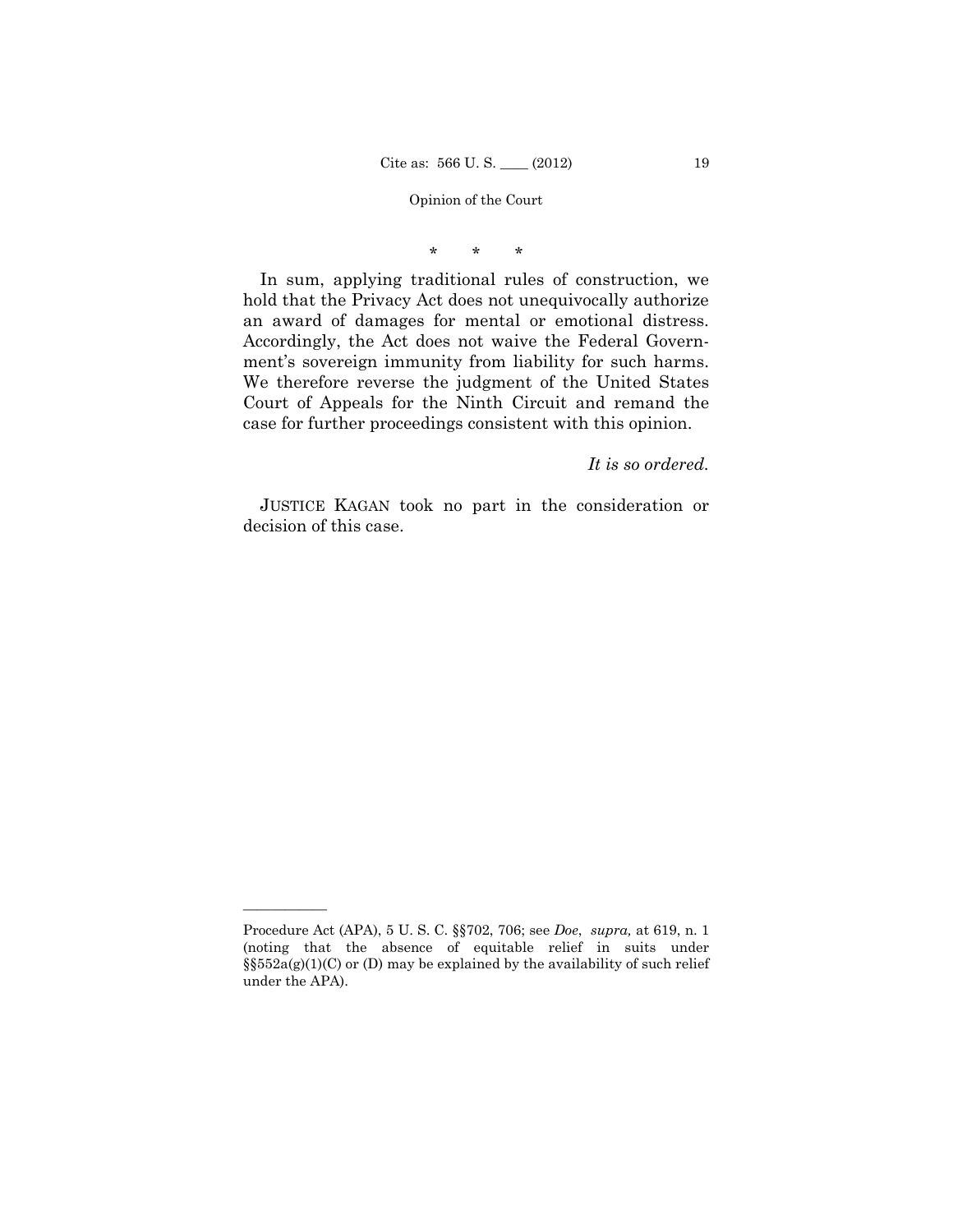# $\frac{1}{2}$  ,  $\frac{1}{2}$  ,  $\frac{1}{2}$  ,  $\frac{1}{2}$  ,  $\frac{1}{2}$  ,  $\frac{1}{2}$  ,  $\frac{1}{2}$ **SUPREME COURT OF THE UNITED STATES**

### $\frac{1}{2}$  ,  $\frac{1}{2}$  ,  $\frac{1}{2}$  ,  $\frac{1}{2}$  ,  $\frac{1}{2}$  ,  $\frac{1}{2}$ No. 10–1024

# FEDERAL AVIATION ADMINISTRATION, ET AL., PETITIONERS *v.* STANMORE CAWTHON COOPER

# ON WRIT OF CERTIORARI TO THE UNITED STATES COURT OF APPEALS FOR THE NINTH CIRCUIT

# [March 28, 2012]

 JUSTICE SOTOMAYOR, with whom JUSTICE GINSBURG and JUSTICE BREYER join, dissenting.

Congress enacted the Privacy Act of 1974 for the stated purpose of safeguarding individual privacy against Government invasion. To that end, the Act provides a civil remedy entitling individuals adversely affected by certain agency misconduct to recover "actual damages" sustained as a result of the unlawful action.

Today the Court holds that "actual damages" is limited to pecuniary loss. Consequently, individuals can no longer recover what our precedents and common sense understand to be the primary, and often only, damages sustained as a result of an invasion of privacy, namely mental or emotional distress. That result is at odds with the text, structure, and drafting history of the Act. And it cripples the Act's core purpose of redressing and deterring violations of privacy interests. I respectfully dissent.

I

The majority concludes that "actual damages" in the civil-remedies provision of the Privacy Act allows recovery for pecuniary loss alone. But it concedes that its interpretation is not compelled by the plain text of the statute or otherwise required by any other traditional tool of statu-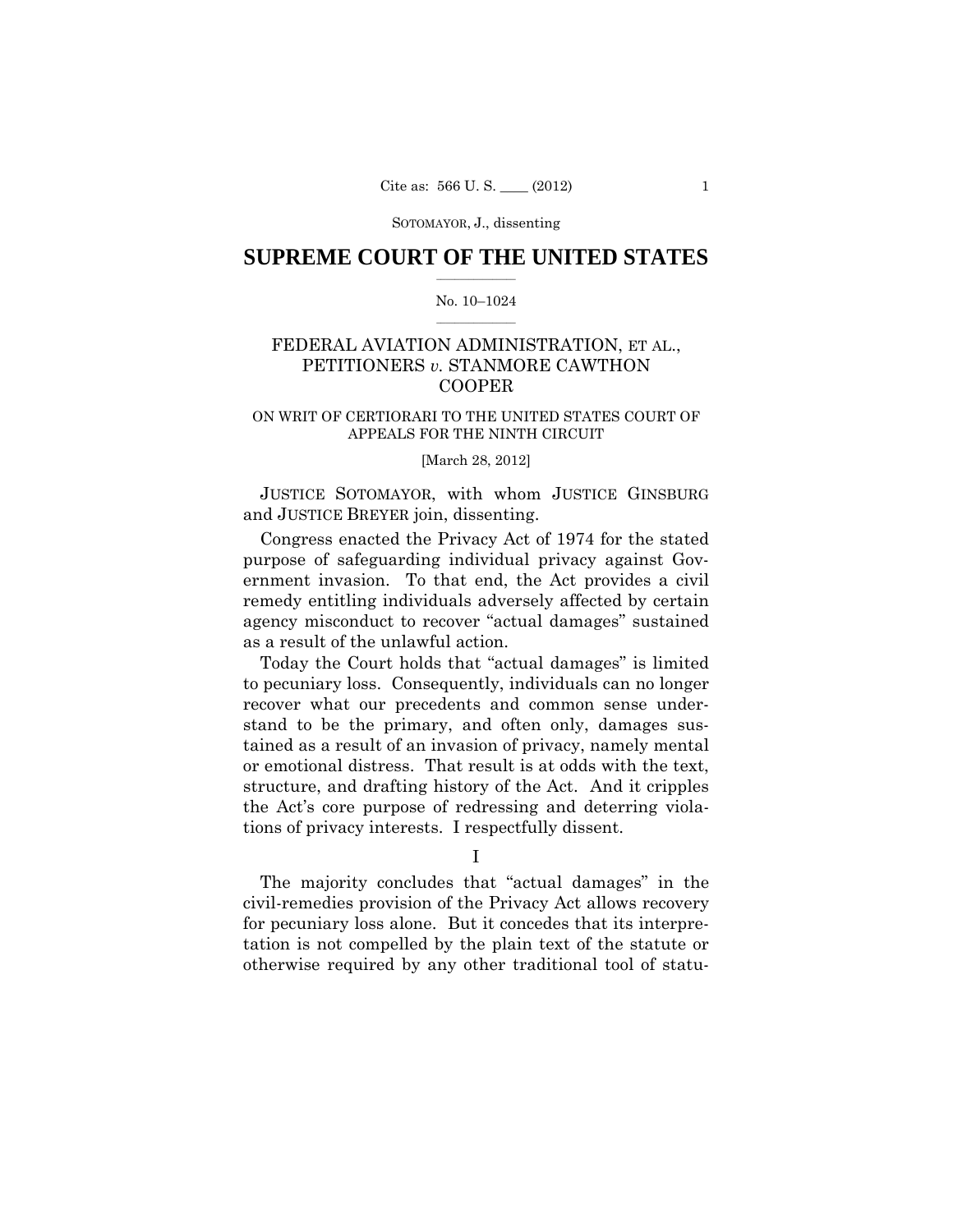tory interpretation. And it candidly acknowledges that a contrary reading is not "inconceivable." *Ante,* at 14. Yet because it considers its reading of "actual damages" to be "plausible," the majority contends that the canon of sovereign immunity requires adoption of an interpretation most favorable to the Government. *Ibid.* 

The canon simply cannot bear the weight the majority ascribes it. "The sovereign immunity canon is just that—a canon of construction. It is a tool for interpreting the law, and we have never held that it displaces the other traditional tools of statutory construction." *Richlin Security Service Co.* v. *Chertoff*, 553 U. S. 571, 589 (2008) (opinion of ALITO, J.). Here, traditional tools of statutory construction—the statute's text, structure, drafting history, and purpose—provide a clear answer: The term "actual damages" permits recovery for all injuries established by competent evidence in the record, whether pecuniary or nonpecuniary, and so encompasses damages for mental and emotional distress. There is no need to seek refuge in a canon of construction, see *id.,* at 589–590 (declining to rely on canon as there is "no ambiguity left for us to construe" after application of "traditional tools of statutory interpretation and considerations of *stare decisis*"), much less one that has been used so haphazardly in the Court's history, see *United States* v. *Nordic Village, Inc.*, 503 U. S. 30, 42 (1992) (Stevens, J., dissenting) (canon is "nothing but a judge-made rule that is sometimes favored and sometimes disfavored") (collecting cases).

It bears emphasis that we have said repeatedly that, while "we should not take it upon ourselves to *extend*  the waiver [of sovereign immunity] beyond that which Congress intended," "[n]either . . . should we assume the authority to *narrow* the waiver that Congress intended." *United States* v. *Kubrick*, 444 U. S. 111, 117–118 (1979) (emphasis added). See also, *e.g., Block* v. *Neal*, 460 U. S. 289, 298 (1983) ("The exemption of the sovereign from suit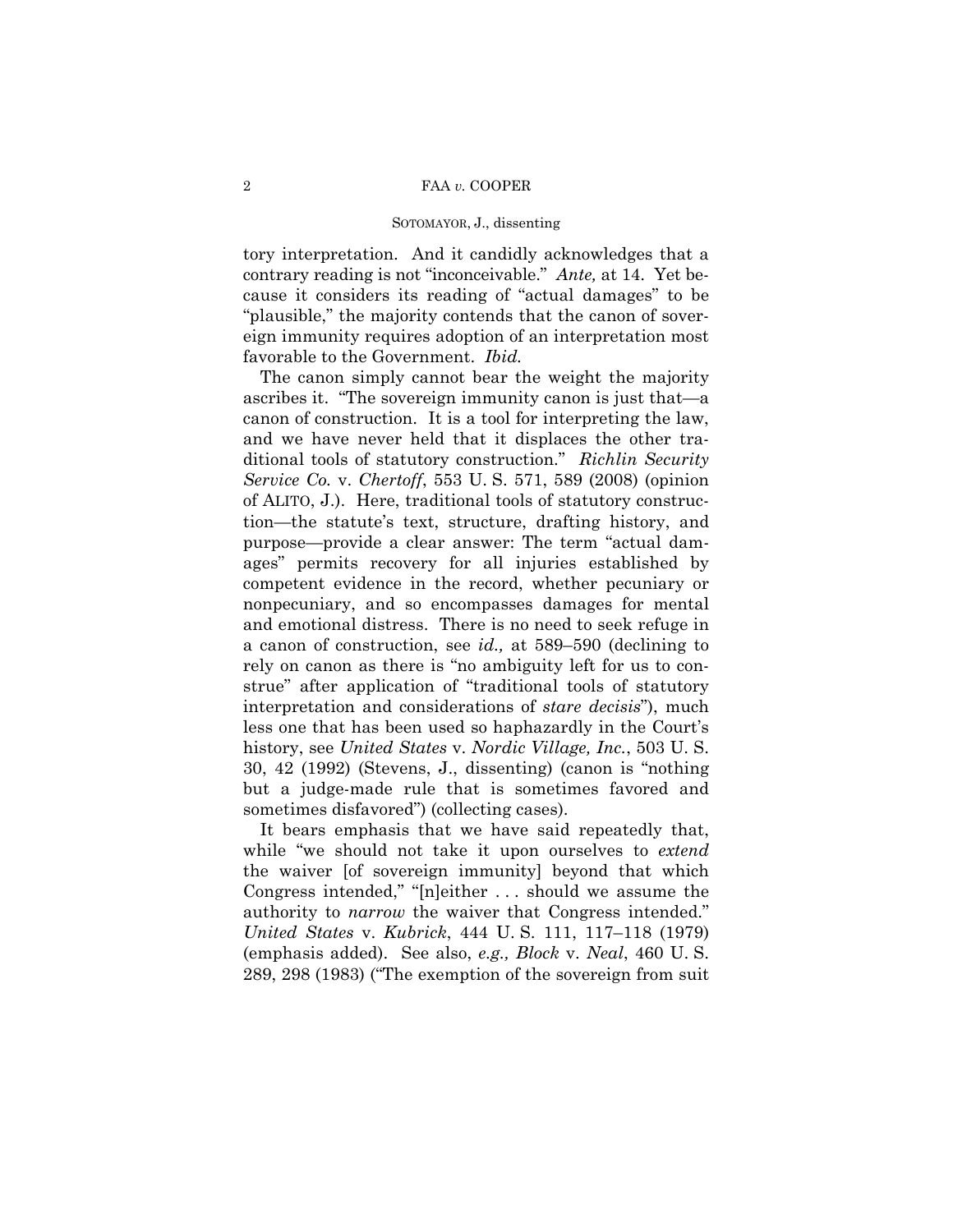involves hardship enough where consent has been withheld. We are not to add to its rigor by refinement of construction where consent has been announced" (internal quotation marks omitted)). In the Privacy Act, Congress expressly authorized recovery of "actual damages" for certain intentional or willful agency misconduct. The Court should not "as a self-constituted guardian of the Treasury import immunity back into a statute designed to limit it." *Indian Towing Co.* v. *United States*, 350 U. S. 61, 69 (1955).

> II A

 cumstance, is finished." *Estate of Cowart* v. *Nicklos Drill-*"In a statutory construction case, the beginning point must be the language of the statute, and when a statute speaks with clarity to an issue judicial inquiry into the statute's meaning, in all but the most extraordinary cir*ing Co.*, 505 U. S. 469, 475 (1992). The language of the civil-remedies provision of the Privacy Act is clear.

 At the time Congress drafted the Act, Black's Law Dic- jury" and as "[s]ynonymous with 'compensatory damages.'" tably circular" definition, *ante*, at 7, but it is unclear why. tionary defined "actual damages" as "[r]eal, substantial and just damages, or the amount awarded to a complainant in compensation for his actual and real loss or in-Black's Law Dictionary 467 (rev. 4th ed. 1968) (hereinafter Black's). The majority claims this is a "general" and "no-The definition is plain enough: "Actual damages" compensate for actual injury, and thus the term is synonymous with compensatory damages. See Black's 467 (defining "compensatory damages" as damages that "will compensate the injured party for the injury sustained, and nothing more; such as will simply make good or replace the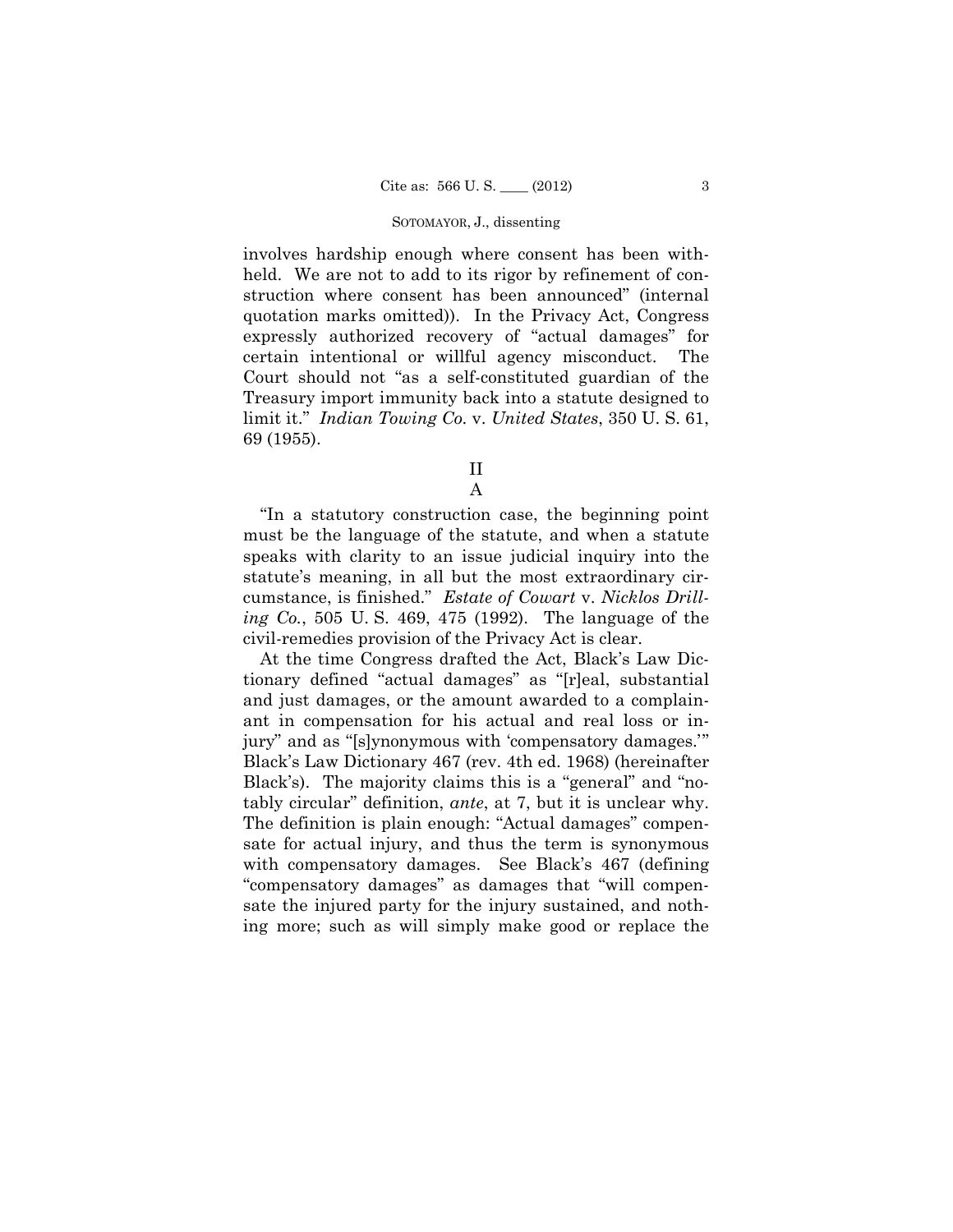loss caused by the wrong or injury").<sup>1</sup> There is nothing circular about that definition.2 It is the definition this Court adopted more than a century ago when we recognized that "[c]ompensatory damages and actual damages mean the same thing; that is, that the damages shall be the result of the injury alleged and proved, and that the amount awarded shall be precisely commensurate with the injury suffered." *Birdsall* v. *Coolidge*, 93 U. S. 64 (1876). It is the definition embraced in current legal dictionaries. See Black's 445 (9th ed. 2009) (defining "actual damages" as "[a]n amount awarded to a complainant to compensate for a proven injury or loss; damages that repay actual losses.—Also termed compensatory damages; tangible damages; real damages" (italics omitted)). And it is the definition that accords with the plain and ordinary meaning of the term. See Webster's Third New International Dictionary 22, 571 (2002) (defining "actual" as "existing in fact or reality" and "damages" as "compensation or satisfaction imposed by law for a wrong or injury caused by a violation of a legal right"*)*. Thus, both as a term of art and in its plain meaning, "actual damages" connotes compensation for proven injuries or

 cases, see n. 4, *infra*, it more generally can mean damages that "did in 1Black's Law Dictionary also defined "actual damages" as synonymous with "general damages." Black's 467. While "general damages" has a specialized meaning of presumed damages in libel and slander

 task is to determine what Congress meant by 'actual.' " *Ante,* at 9, n. 4. fact result from the wrong, directly and proximately." Black's 468.<br><sup>2</sup>The majority declares the definition circular because "defining 'actual' damages by reference to 'actual' injury is hardly helpful when our "Actual injury," however, is far from an unhelpful reference. This Court already has recognized in the defamation context that "actual injury is not limited to out-of-pocket loss." *Gertz* v. *Robert Welch, Inc.*, 418 U. S. 323, 350 (1974). That accords with the definitions of the terms. See Black's 53, 924 (defining "actual" as "[r]eal; substantial; existing presently in act, having a valid objective existence as opposed to that which is merely theoretical or possible," and "injury" as "[a]ny wrong or damage done to another").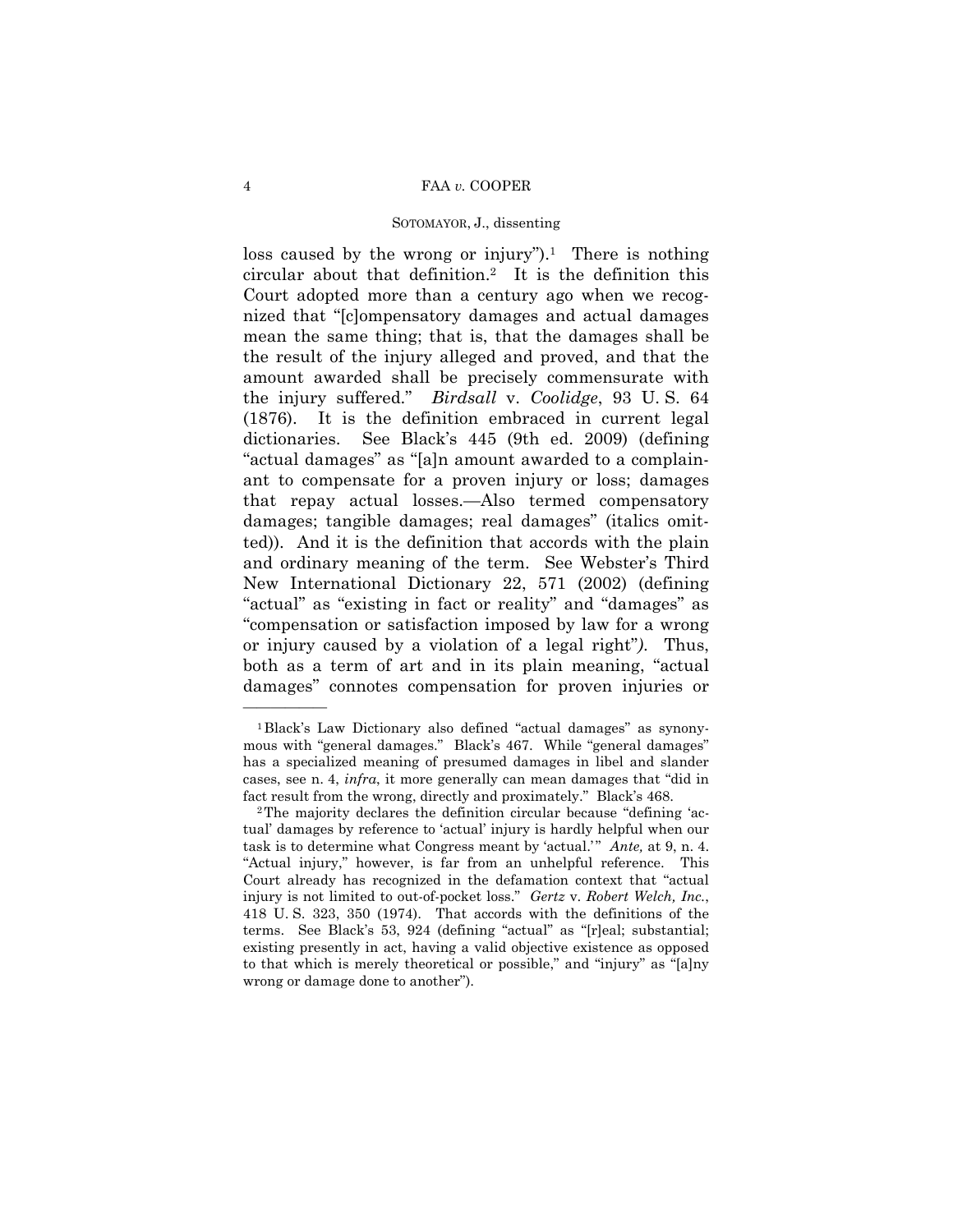losses. Nothing in the use of that phrase indicates proven injuries need be pecuniary in nature.

The majority discards all this on the asserted ground that "the precise meaning of the term 'changes with the specific statute in which it is found.'" *Ante,* at 7 (quoting 622 F. 3d 1016, 1029 (CA9 2010)). Context, of course, is relevant to statutory interpretation; it may provide clues that Congress did not employ a word or phrase in its ordinary meaning. That well-established interpretive rule cannot, however, render irrelevant—as the majority would have it—the ordinary meaning of "actual damages."

 consequence of a violation of the defined legal interest.3 Moreover, the authority the majority cites for its claim that "actual damages" has no fixed meaning undermines rather than supports—its holding. Each cited authority involves either a statute in which Congress expressly directed that compensation be measured in strictly economic terms, or else a statute (*e.g.*, the Copyright Act of 1909) in which economic loss is the natural and probable Neither factor is present here. Notably absent from the Privacy Act is any provision so much as hinting that "actual damages" should be limited to economic loss. And while "" "hurt feelings" over the nature of the [copyright] infringement'" may "have no place in the actual damages calculus" under the Copyright Act of 1909, *ante,* at 8 (quoting in parenthetical *Mackie* v. *Rieser*, 296 F. 3d 909, 917 (CA9 2002)), the majority provides no basis for concluding that "hurt feelings" are equally invalid in an Act concerned with safeguarding individual privacy. Thus, while context is no doubt relevant, the majority's cited authority does little to help its cause in the stated context of this statute.

<sup>3</sup>See 28 U. S. C. §2674; 17 U. S. C. §1009(d)(1); 18 U. S. C. §2318(e)(3) (2006 ed., Supp. IV); 17 U. S. C. §101(b) (1970 ed.); 15 U. S. C. §78bb(a) (2006 ed., Supp. IV).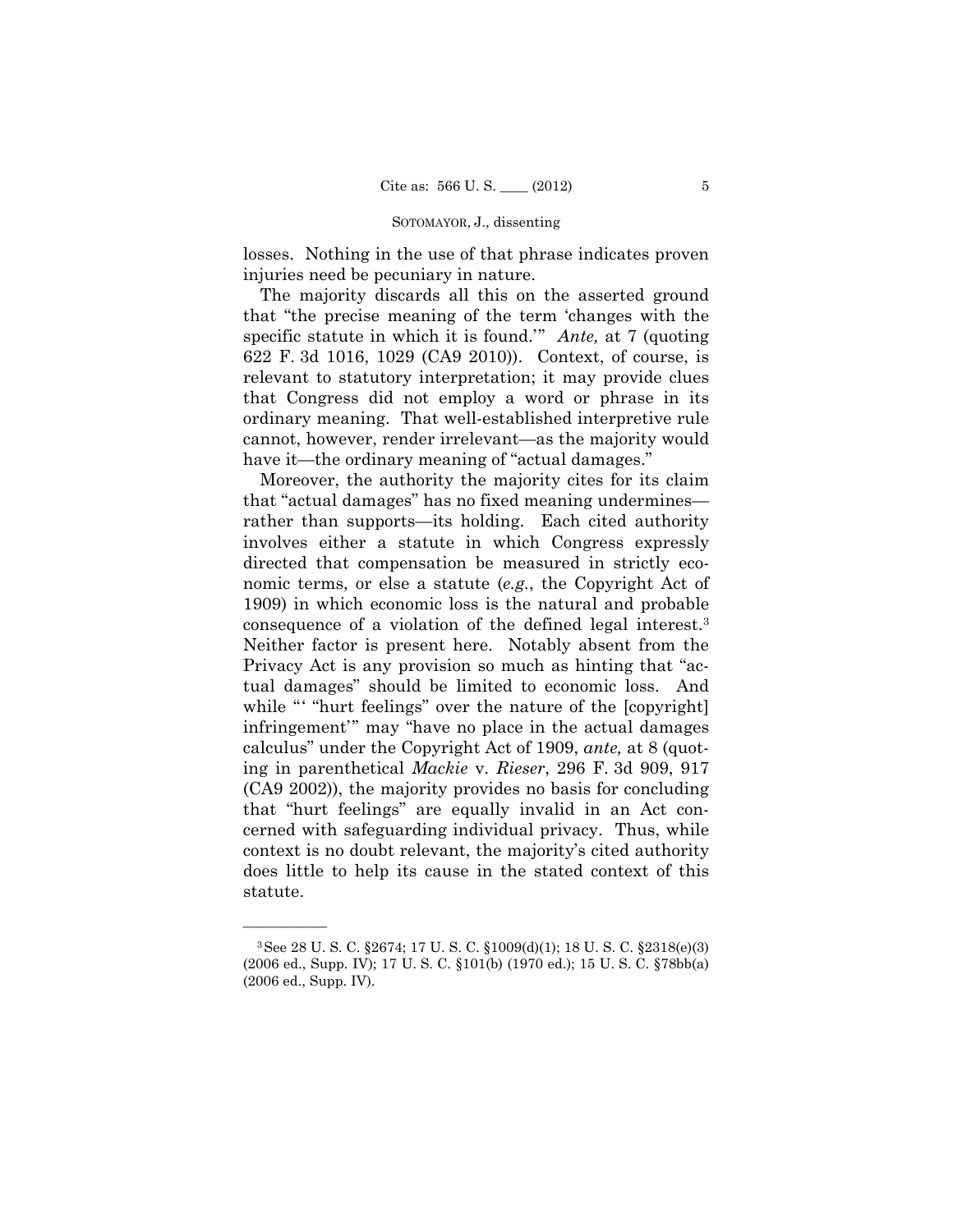### B

Indeed, the relevant statutory context—the substantive provisions whose breach may trigger suit under the civilremedies provision—only reinforces the ordinary meaning of "actual damages."

Congress established substantive duties in the Act that are expressly designed to prevent agency conduct resulting in intangible harms to the individual. The Act requires agencies to "establish appropriate administrative, technical, and physical safeguards" to ensure against security breaches that could result in "substantial harm, embarrassment, inconvenience, or unfairness to any individual." 5 U. S. C. §552a(e)(10). It also requires agencies to "maintain all records" used in making a determination about an individual in a manner that is "reasonably necessary to assure fairness to the individual in the determination." §552a(e)(5). Thus an agency violates the terms of the Act if it fails, *e.g.,* to maintain safeguards protecting against "embarrassment"; there is no additional requirement that the pocketbook be implicated. An agency's intentional or willful violation of those duties triggers liability for "actual damages" under  $\S552a(g)(4)$  in the event of an adverse impact.  $\S$ §552a(g)(1)(C)–(D), (g)(4).

Adopting a reading of "actual damages" that permits recovery for pecuniary loss alone creates a disconnect between the Act's substantive and remedial provisions. It allows a swath of Government violations to go unremedied: A federal agency could intentionally or willfully forgo establishing safeguards to protect against embarrassment and no successful private action could be taken against it for the harm Congress identified. Only an interpretation of "actual damages" that permits recovery for nonpecuniary harms harmonizes the Act's substantive and remedial provisions. *Robinson* v. *Shell Oil Co.*, 519 U. S. 337, 341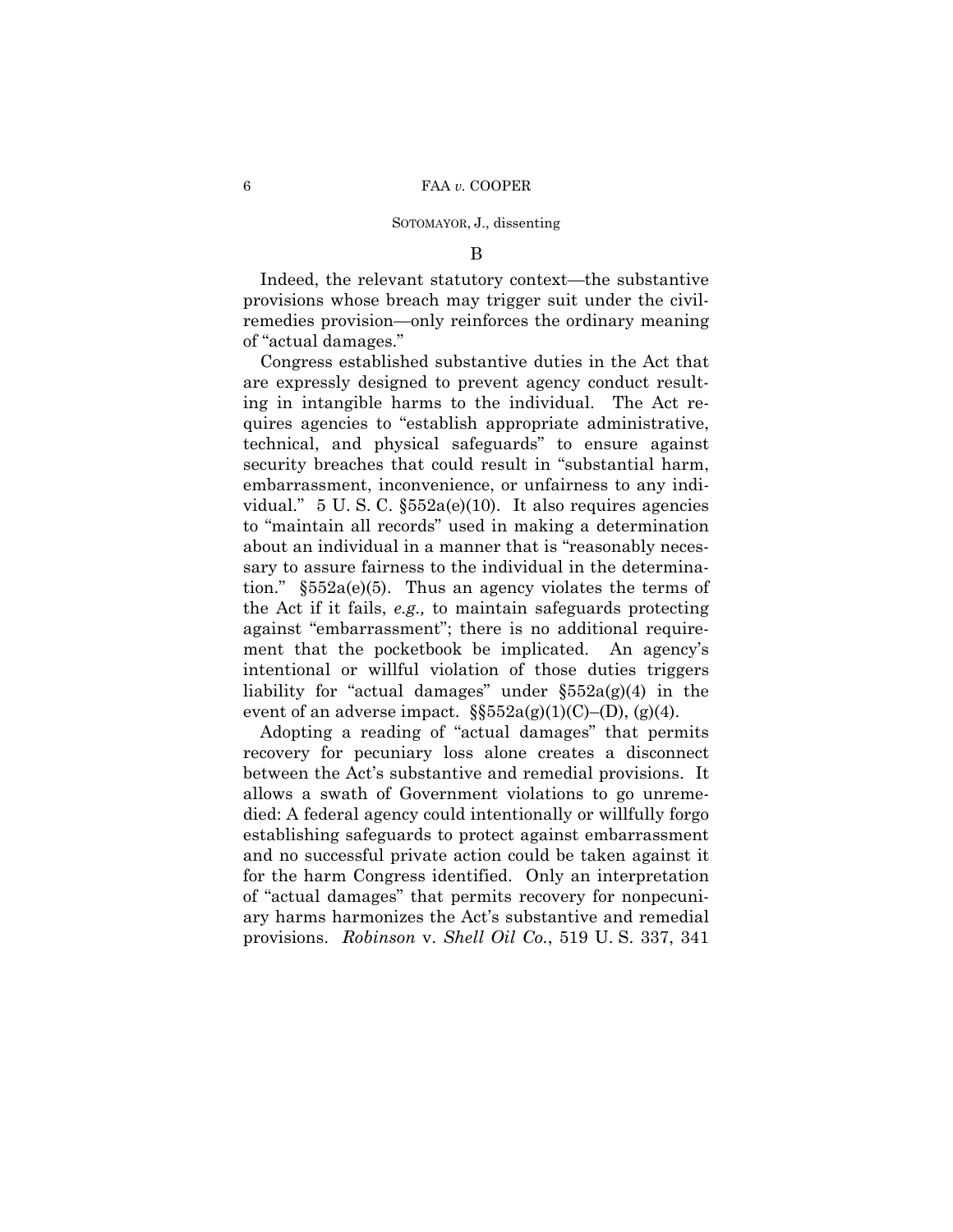(1997) (statutory interpretation must consider "the broader context of the statute as a whole").4

 loss).5 *Ante*, at 10. That "parallel," the majority con-The majority draws a different conclusion from the substantive provisions of the Privacy Act. It (correctly) infers from them that the Act "serves interests similar to those protected by defamation and privacy torts." *Ante*, at 9. It then points to our observation in *Doe* v. *Chao*, 540 U. S. 614, 625 (2004), that the Act's civil-remedies provision "parallels" the remedial scheme for the common-law torts of defamation *per quod*, which permitted recovery of "general damages" (*i.e.*, presumed damages) only if a plaintiff first establishes "special damages" (*i.e.*, monetary cludes, "suggests the possibility that Congress intended the term 'actual damages' in the Act to mean special damages." *Ante*, at 11.

The majority reads too much into *Doe*. At issue in that

<sup>4</sup> It bears noting that the Privacy Act does not authorize injunctive relief when a suit is maintained under  $5 \text{ U. S. C. }$   $\frac{\$552a(g)(1)(C)}{8552a(g)(1)(C)}$  and (D). Rather, injunctive relief is available under the Act only for a limited category of suits: suits to amend a record and suits for access to a record. See  $\S\$ 552a(g)(2), (g)(3). Thus an individual who, like petitioner, brings suit under subparagraph  $(g)(1)(C)$  or  $(D)$  for an intentional or willful violation of the Act will be without a remedy under the majority's reading of "actual damages." 5As the majority notes, "general damages" at common law refers to

 within the rubric of defamation *per se* allowed successful plaintiffs to damages "presumed" to accrue from the violation of the legally protected right. No proof of actual injury was required. See D. Dobbs, Law of Remedies §7.2, p. 513 (1973) (hereinafter Dobbs); *Doe*, 540 U. S., at 621. "Special damages," in contrast, "meant monetary loss." Dobbs §7.2, at 512; *Doe*, 540 U. S., at 625. Common-law defamation actions falling recover "general damages." See Dobbs §7.2, at 513; *Doe*, 540 U. S., at 621. This stood in contrast to actions sounding in defamation *per quod*, which permitted recovery only if the plaintiff established "special damages." See Dobbs, §7.2 at 512; *Doe*, 540 U. S., at 625. Even in defamation *per quod* cases, a plaintiff could recover nonpecuniary injuries upon establishing some pecuniary loss. See Dobbs §7.2, at 521; *Doe*, 540 U. S., at 625. See also *ante*, at 10.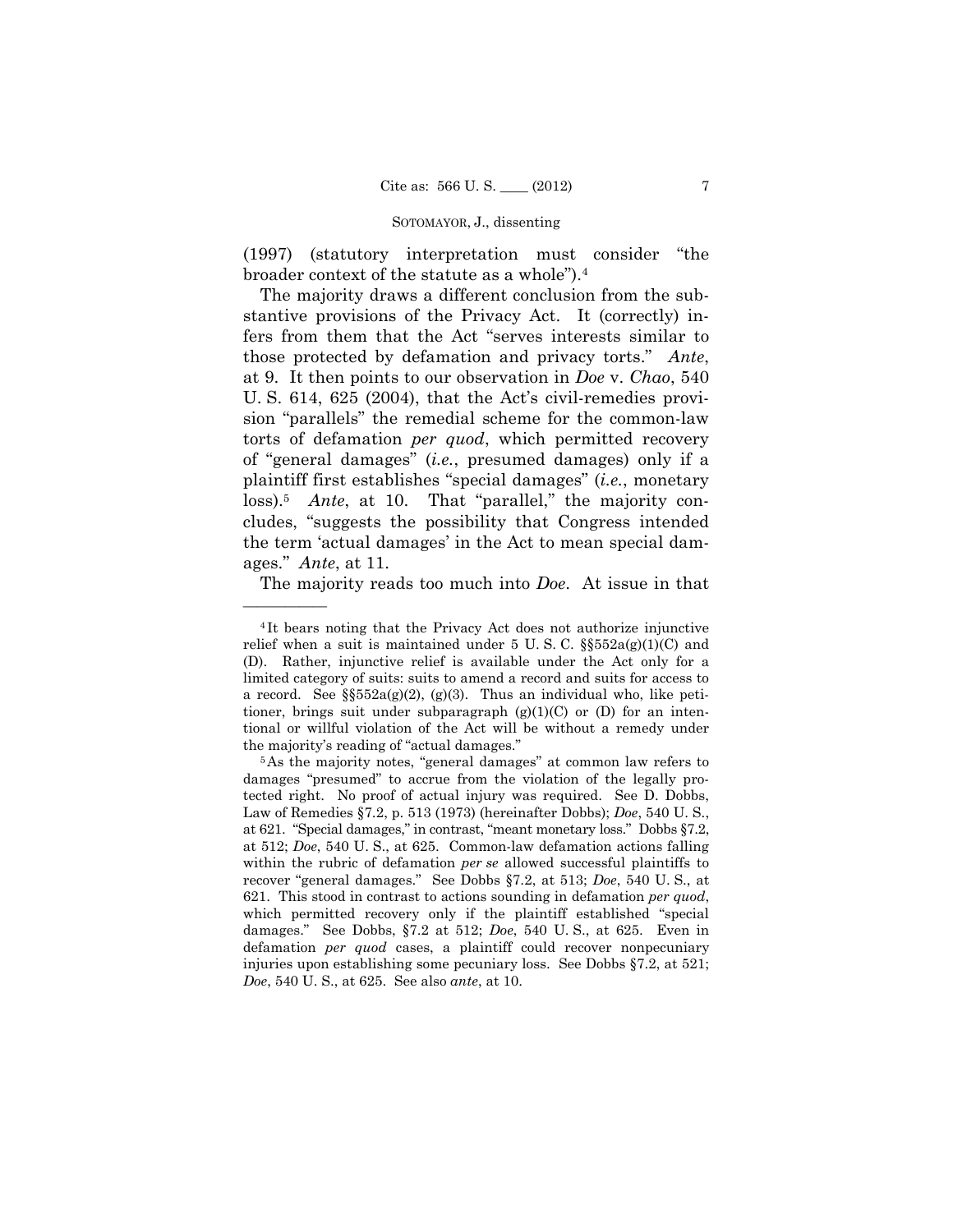### SOTOMAYOR, J., dissenting

case was the question whether the Act's civil-suit provision authorized recovery of a guaranteed minimum award of \$1,000 absent proof of some "actual damages." The Court answered in the negative, and in the course of doing so replied to petitioner's argument that there was "something peculiar in offering some guaranteed damages . . . only to those plaintiffs who can demonstrate actual damages." 540 U. S., at 625. Although the Court cited the Act's parallels to defamation *per quod* actions in noting that nothing was "peculiar" about the Act's remedial scheme, *Doe* did not take the further step of deciding that "actual damages" means economic loss alone. Indeed, it expressly reserved that question. *Id.,* at 627, n. 12.

The majority, moreover, is wrong to conclude that the Act's parallels with defamation *per quod* actions suggest Congress intended "actual damages" to mean "special damages." Quite the opposite. The fact that Congress "would probably have known about" defamation *per quod*  actions, *id.*, at 625, makes it all the more significant that Congress did *not* write "special damages" in the civilremedies provision. This Court is typically not in the business of substituting words we think Congress intended to use for words Congress in fact used. Yet that is precisely what the majority does when it rewrites "actual damages" to mean "special damages."6 In sum, the statutory context, and in particular the Act's substantive provisions, confirms the ordinary meaning of "actual damages." Although the Act shares parallels with common-law defamation torts, such analogies do not warrant a reading of

 latter. *Ante,* at 11–12. But that a handful of lower courts on occasion <sup>6</sup>The majority cites a collection of lower court opinions that have used "actual damages" in place of "special damages" to note that Congress would not have been alone in using the former term to refer to the have been imprecise in their terminology provides no basis to assume the Legislature has been equally careless in the text of a statute.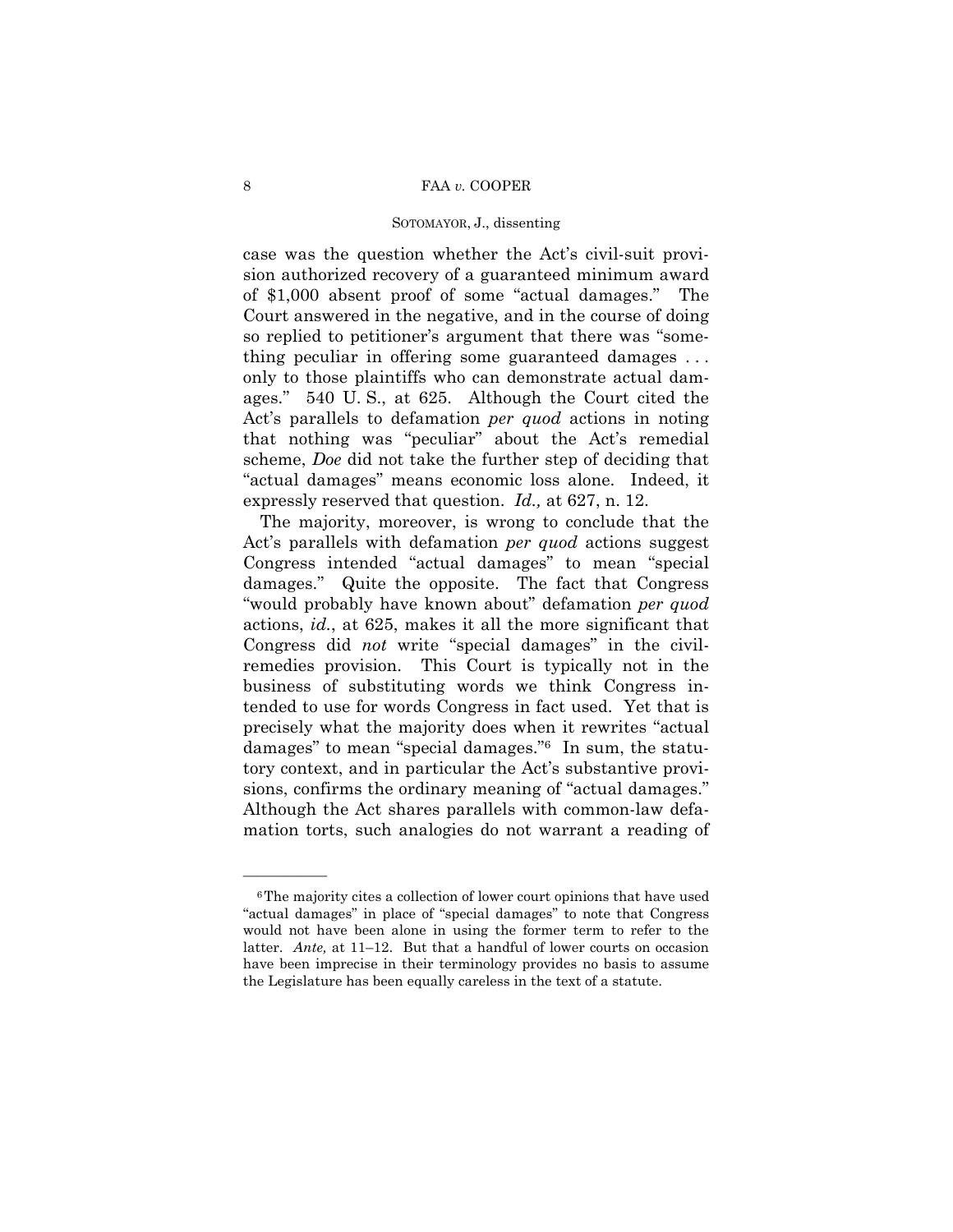the phrase that is at odds with the statute's plain text.7

 $\mathcal{C}$ 

An uncodified provision of the Act, tied to the Act's drafting history, also reinforces the ordinary meaning of "actual damages." As the majority notes, prior to reconciliation, the Senate and House bills contained civil-remedies provisions that were different in a critical respect: The Senate bill allowed for the recovery of "actual and general damages," whereas the House bill allowed for the recovery of "actual damages" alone.8 In the reconciliation process, the provision for "general damages" was dropped and an uncodified section of the Act was amended to require the newly established Privacy Protection Study Commission to consider, among its other jobs, "whether the Federal Government should be liable for general damages incurred by an individual as the result of a willful or intentional violation of the provisions of sections  $552a(g)(1)(C)$  or  $(D)$ ." §5(c)(2)(B)(iii), 88 Stat. 1907; see also *Doe*, 540 U. S., at 622.

As the Court explained in *Doe*, "[t]he deletion of 'general damages' from the bill is fairly seen . . . as a deliberate elimination of any possibility of imputing harm and awarding presumed damages." *Id.*, at 623; see also *id.,* at

<sup>7</sup>There is yet another flaw in the majority's reasoning. At common law a plaintiff who successfully established "special damages" in an action for defamation *per quod* could proceed to recover damages for emotional and mental distress. See *ante*, at 10; n. 5, *supra*. If "Congress intended the term 'actual damages' in the Act to mean special damages," *ante*, at 11, then an individual who successfully establishes some pecuniary loss from a violation of the Act—presumably as trivial as the cost of a bottle of Tylenol—should be permitted to recover for emotional and mental distress. The majority, of course, does not accept that result, and its piecemeal embrace of the common law undermines its assertion that Congress intended "special damages" in place of

<sup>&</sup>quot;actual damages." 8See S. 3418, 93d Cong., 2d Sess., §303(c)(1) (1974); H. R. 16373, 93d Cong., 2d Sess., §3 (1974).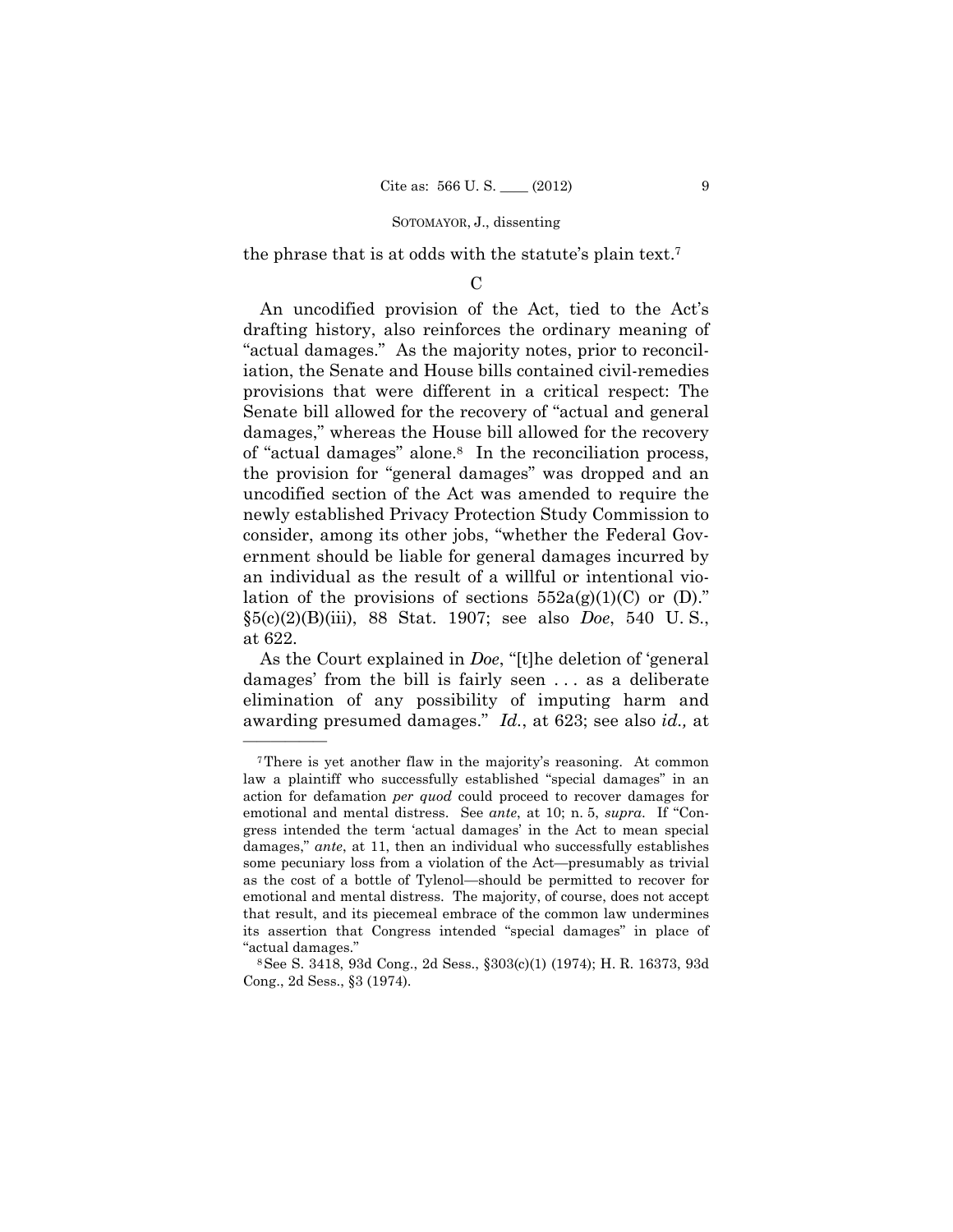### SOTOMAYOR, J., dissenting

622, n. 5 ("Congress explicitly rejected the proposal to make presumed damages available for Privacy Act violations"). The elimination of presumed damages from the bill can only reasonably imply that what Congress left behind—"actual damages"—comprised damages that are not presumed, *i.e.,* damages proven by competent evidence in the record. See *Gertz* v. *Robert Welch, Inc.*, 418 U. S. 323, 349–350 (1974) (distinguishing in defamation context between presumed damages and damages for actual injuries sustained by competent evidence in the record, which include "impairment of reputation and standing in the community, personal humiliation, and mental anguish and suffering"); *Carey* v. *Piphus*, 435 U. S. 247, 262–264 (1978) (distinguishing between presumed damages and proven damages for mental and emotional distress).

 ages), the majority supposes that the deletion leaves only a eliminated presumed damages is singularly unsatisfying. harm alone. *Ante*, at 15–16. That assertion is defective on Rather than view the deletion of general damages (presumed damages) as leaving the converse (proven damsubset of proven damages—those of an economic nature, *i.e.*, "special damages." Once again, however, the majority's insistence that "Congress intended 'actual damages' in the Privacy Act to mean special damages for proven pecuniary loss," *ante,* at 13, finds no basis in the statutory text, see *supra,* at 8. And its response to the conclusion that Congress retained recovery for proven damages when it The majority declares such a conclusion "flawed" because "general damages" "includes compensation for proven injuries as well," so that "what distinguishes [general] damages, whether proved or not, from the only other category of compensatory damages available in the relevant common-law suits is the *type* of harm" the term encompasses—which the majority takes to be emotional two scores. *First*, a plaintiff 's ability to present proof of injury in a defamation *per se* action (and to recover for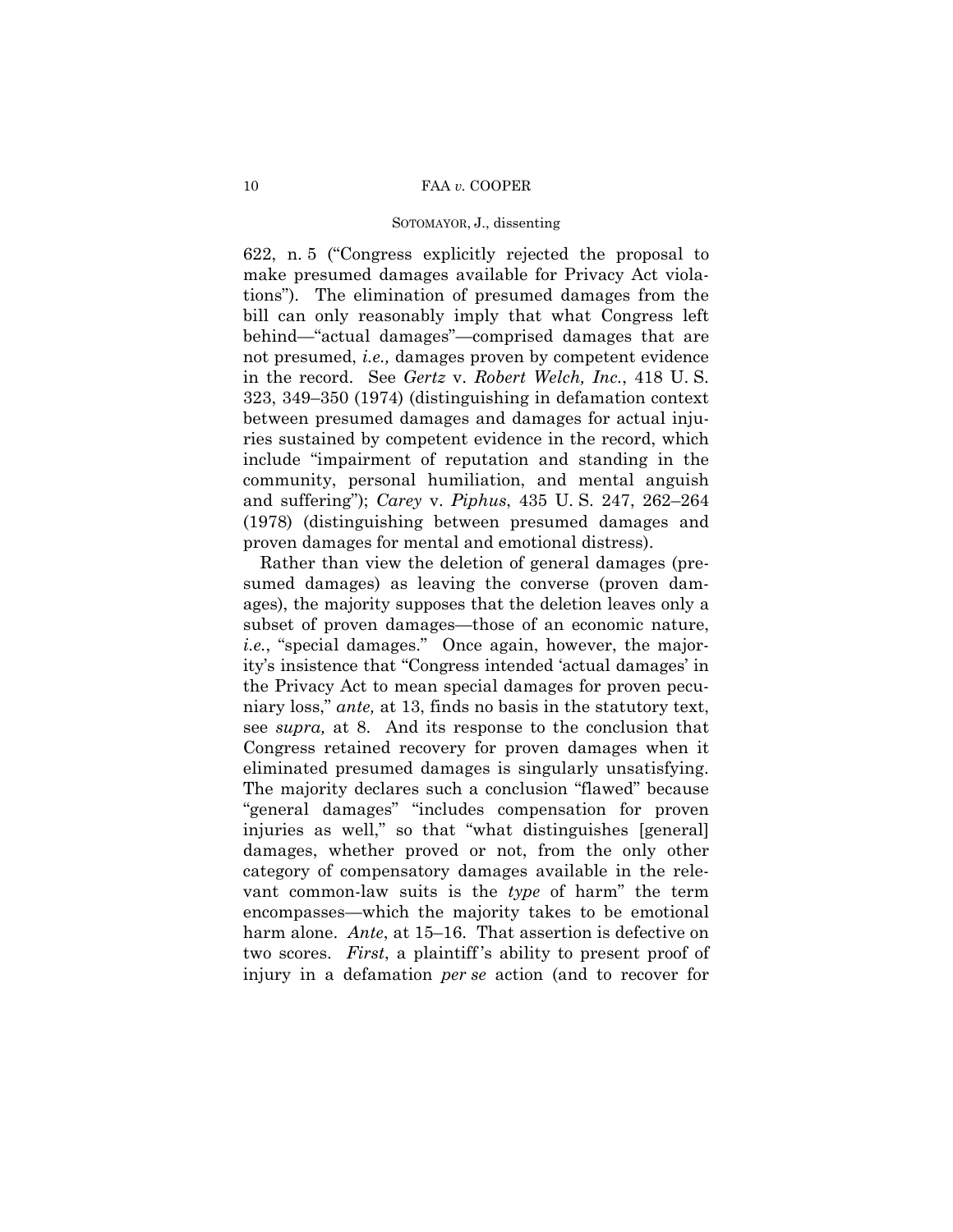such proven injury) does not alter the definition of "general damages," which we already explained in *Doe* means "presumed damages." 540 U. S., at 621; see also *id.,* at 623; n. 5, *supra*. *Second*, "general damages" is not limited to a "type" of harm. The majority's contrary assertion that the term permits recovery only for emotional "types" of harm overlooks the fact that "general damages are partly based on the belief that the plaintiff will suffer unprovable *pecuniary losses*." Dobbs §7.2, at 514 (emphasis added). It thus was established at common law that in a defamation *per se* action, "the plaintiff is usually free to prove whatever actual pecuniary loss he can," and "the jury may be permitted to view the actual pecuniary loss proven as the tip of the iceberg, assume that there is still more unproven, and award damage accordingly." *Ibid.* 

At its core, the majority opinion relies on the following syllogism: The common law employed two terms of art in defamation actions. Because Congress excluded recovery for "general damages," it must have meant to retain recovery only for "special damages." That syllogism, of course, ignores that there *is* another category of damages. It is the very category Congress used in the text of the Privacy Act: "Actual damages." However much Congress may have drawn "parallels," *ante*, at 10, between the Act and the common-law tort of defamation, the fact remains that Congress expressly choose not to use the words "special damages."9

# D

I turn finally to the statute's purpose, for "[a]s in all cases of statutory interpretation, our task is to interpret

<sup>&</sup>lt;sup>9</sup>The majority cites the conclusions of the Privacy Protection Study Commission in support of its interpretation of "actual damages." The majority rightfully does not claim this piece of postenactment, extratextual material is due any deference; nor do I find its unelaborated conclusions persuasive.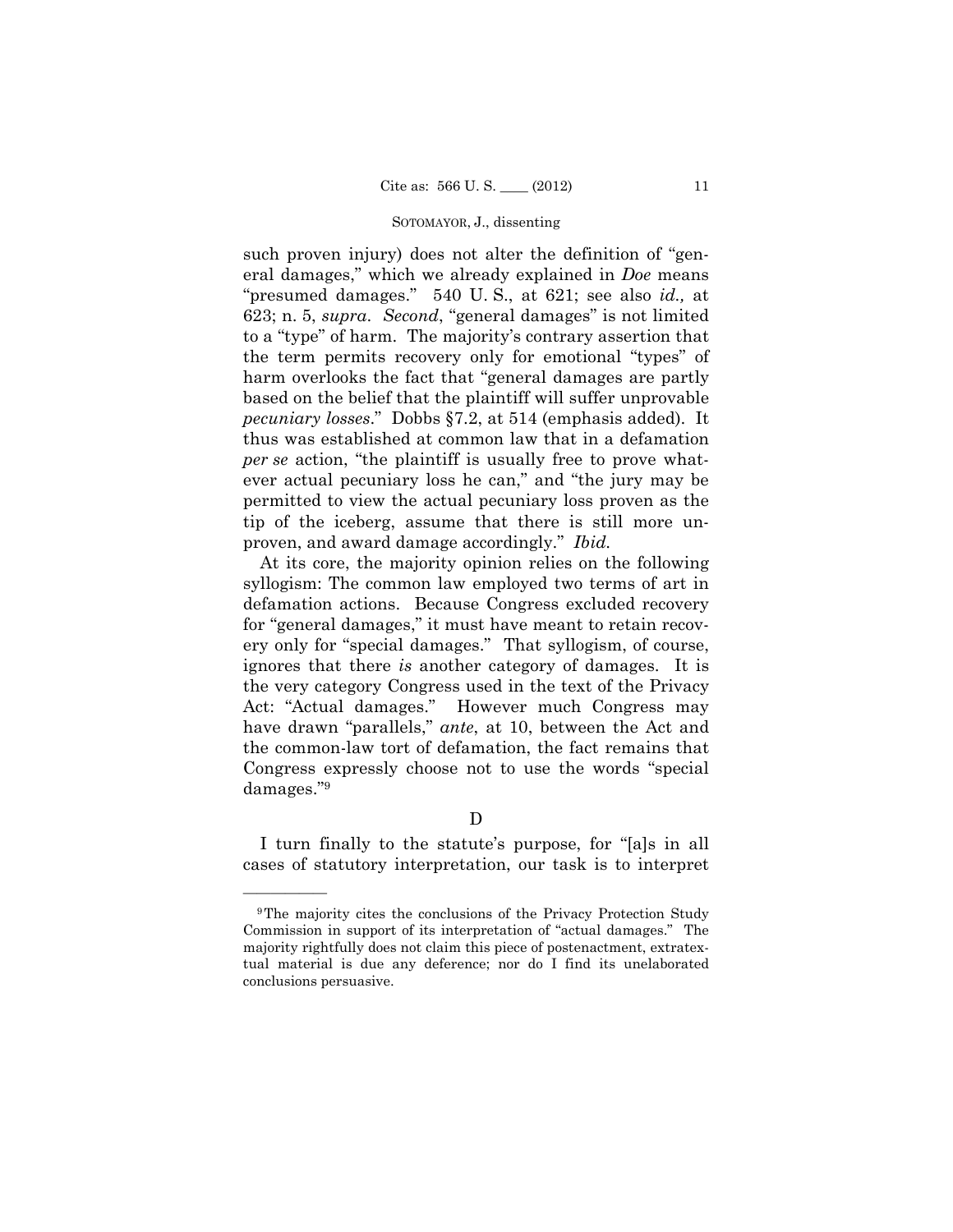the words of th[e] statut[e] in light of the purposes Congress sought to serve." *Chapman* v. *Houston Welfare Rights Organization*, 441 U. S. 600, 608 (1979); see also *Dolan* v. *Postal Service*, 546 U. S. 481, 486 (2006) ("Interpretation of a word or phrase depends upon reading the whole statutory text, considering the purpose and context of the statute, and consulting any precedents or authorities that inform the analysis"). The purposes of the Privacy Act could not be more explicit, and they are consistent with interpreting "actual damages" according to its ordinary meaning.

"The historical context of the Act is important to an understanding of its remedial purposes. In 1974, Congress was concerned with curbing the illegal surveillance and investigation of individuals by federal agencies that had been exposed during the Watergate scandal." Dept. of Justice, Office of Privacy and Civil Liberties, Overview of the Privacy Act 4 (2010). In particular, Congress recognized that "the increasing use of computers and sophisticated information technology . . . has greatly magnified the harm to individual privacy that can occur from any collection, maintenance, use, or dissemination of personal information." §2(a), 88 Stat. 1896. Identifying the right to privacy as "a personal and fundamental right," Congress found it "necessary and proper" to enact the Privacy Act "in order to protect the privacy of individuals identified in information systems maintained by Federal agencies." *Ibid.* 

Congress explained that the "purpose of this Act is to provide certain safeguards for an individual against an invasion of personal privacy by requiring Federal agencies, except as otherwise provided by law, to," *inter alia*, "be subject to civil suit for *any damages* which occur as a result of willful or intentional action which violates any individual's rights under this Act." §2(b)(6), *ibid.* (emphasis added). That statement is an explicit reference to suits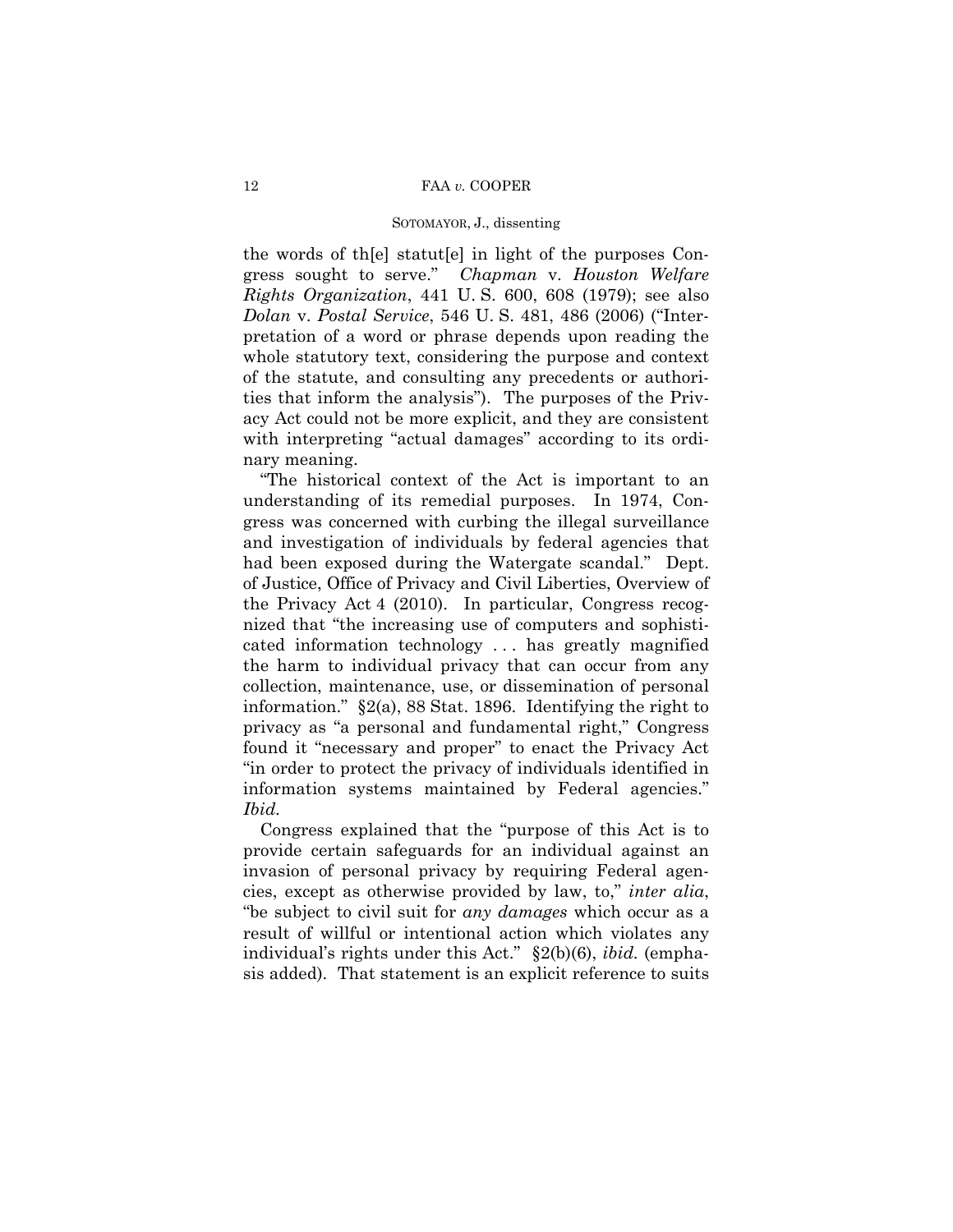brought under  $\S552a(g)(4)$ ; no other provision speaks to a civil suit based on "willful or intentional" agency misconduct. It signals unmistakably congressional recognition that the civil-remedies provision is integral to realizing the Act's purposes.

Reading "actual damages" to permit recovery for any injury established by competent evidence in the record pecuniary or not—best effectuates the statute's basic purpose. Although some privacy invasions no doubt result in economic loss, we have recognized time and again that the primary form of injuries is nonpecuniary, and includes mental distress and personal humiliation. See *Time, Inc.*  v. *Hill*, 385 U. S. 374, 385, n. 9 (1967) ("In the 'right of privacy' cases the primary damage is the mental distress"); see also *Gertz*, 418 U. S., at 350 ("[A]ctual injury" in defamatory falsehood cases "is not limited to out-ofpocket loss. Indeed, the more customary types of actual harm inflicted by defamatory falsehood include impairment of reputation and standing in the community, personal humiliation, and mental anguish and suffering"). Accord, 2 Dobbs §7.1.(1), at 259 (2d ed. 1993) (privacy is a dignitary interest, and "in a great many of the cases" in which the interest is invaded "the only harm is the affront to the plaintiff 's dignity as a human being, the damage to his self-image, and the resulting mental distress"). That accords with common sense.

In interpreting the civil-remedies provision, we must not forget Congress enacted the Privacy Act to protect privacy. The majority's reading of "actual damages" renders the remedial provision impotent in the face of concededly unlawful agency action whenever the injury is solely nonpecuniary. That result is patently at odds with Congress' stated purpose. The majority, however, does not grapple with the ramifications of its opinion. It acknowledges the suggestion that its holding leads to absurd results as it allows individuals suffering relatively minor